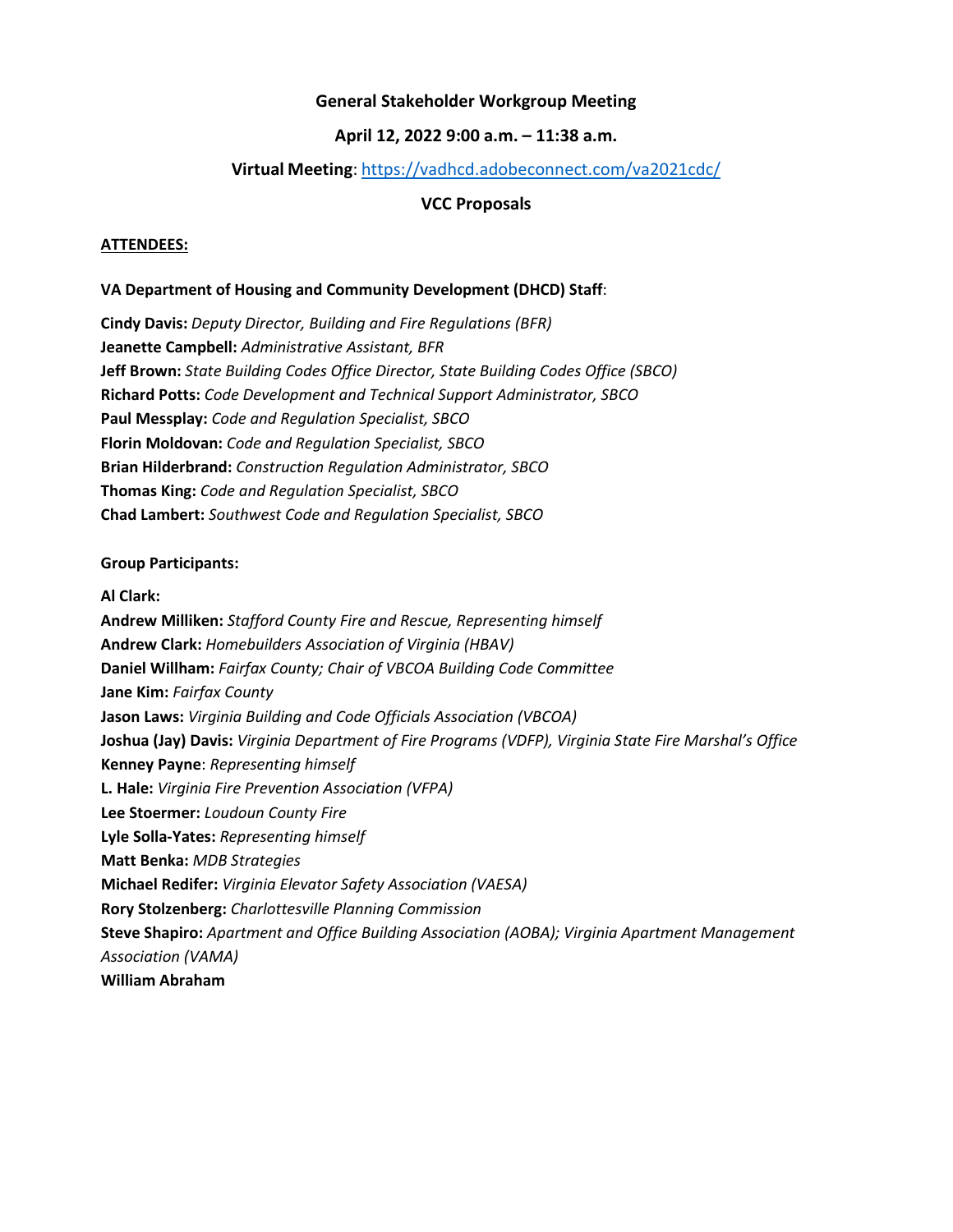## **Welcome:**

Jeff Brown: Welcomed the participants to the VCC Workgroup meeting and thanked everyone for joining. There are 18 proposals today related to the Virginia Construction Code (VCC), Industrialized Buildings Safety Regulations (IBSR) and the Virginia Amusement Device Regulations (VADR). The meeting is being recorded. Paul and Florin from DHCD are on the call can assist with any technical issues.

Paul Messplay: Gave a brief tutorial about how to use the Adobe Connect meeting space features.

Jeff: Gave an overview of the 2021 Code Development Cycle, using a slideshow presentation attached as part of the meeting documents. Discussion covered the following points:

- DHCD staff were identified.
- The 2021 code development cycle and Study Group, Sub-Workgroup and General Workgroup meeting types and dates.
- Overview of the cdpVA and DHCD websites, including links to documents used during the cycle.
- Review of General Workgroup meeting agendas, meeting dates and voting processes.
- The main purpose of the General Workgroup meetings is to vote on the proposals in the agenda. The following voting options were reviewed: consensus for approval, approved as modified, consensus for disapproval, non-consensus, carry over, and withdrawn.
- May  $1^{st}$  is the final cutoff date for all proposals to be submitted.
- Meeting summaries, proposals and voting results will be prepared and submitted to the Board of Housing and Community Development for final review and decision.
- Agendas with proposals are sent out a few weeks prior to the meetings. It is recommended that interested parties review and discuss proposals with proponents prior to meetings.

Participants introduced themselves, and who they were representing.

## **Proposals:**

## **AD20-21**

Jeff: Submitted by the Amusement Device Technical Advisory Committee (ADTAC). When serious injury or death occurs, reporting is required. ASTM F747 provides a definition of 'serious injury', so that definition was copied into this section for clarity and consistency of application.

Kenny Payne: When terms like 'significant' are used, it can become an issue of debate. Is the word 'significant' really needed in the definition? Would it be better without that word? He understands however that the definition is copied from the ASTM standard.

Jeff: Asked Kenny to confirm that he was not speaking in opposition. He was not. With no further discussion, this will be marked as Consensus for Approval.

## **AD30-21**

Jeff: Submitted by ADTAC. This proposal is intended to clarify that non-mechanized playground equipment is not an amusement device. Even if it is mechanized, it may or may not be an amusement device. The definition of amusement device should be consulted to make the determination. The phrase "where no admission fee is charged…" was stricken, knowing that there are some parks that have a small playground set, with a fee to enter the park. This is an effort to clarify that this type of area does not qualify as an amusement device. There is another proposal submitted by ADTAC to the USBC, which clarifies that these devices, if determined to be amusement devices, should be regulated under the VADR, not under the USBC. Steve Shapiro: ADTAC and Ron Clements both have proposals amending this exemption in Section 102.3 on the agenda. The one Ron put forth, B102.3(1), may affect this one. He is wondering if they should review all 3 at the same time.

Jeff: Thinks this one in particular can stand alone. B102.3(2) from ADTAC, which modifies the USBC, and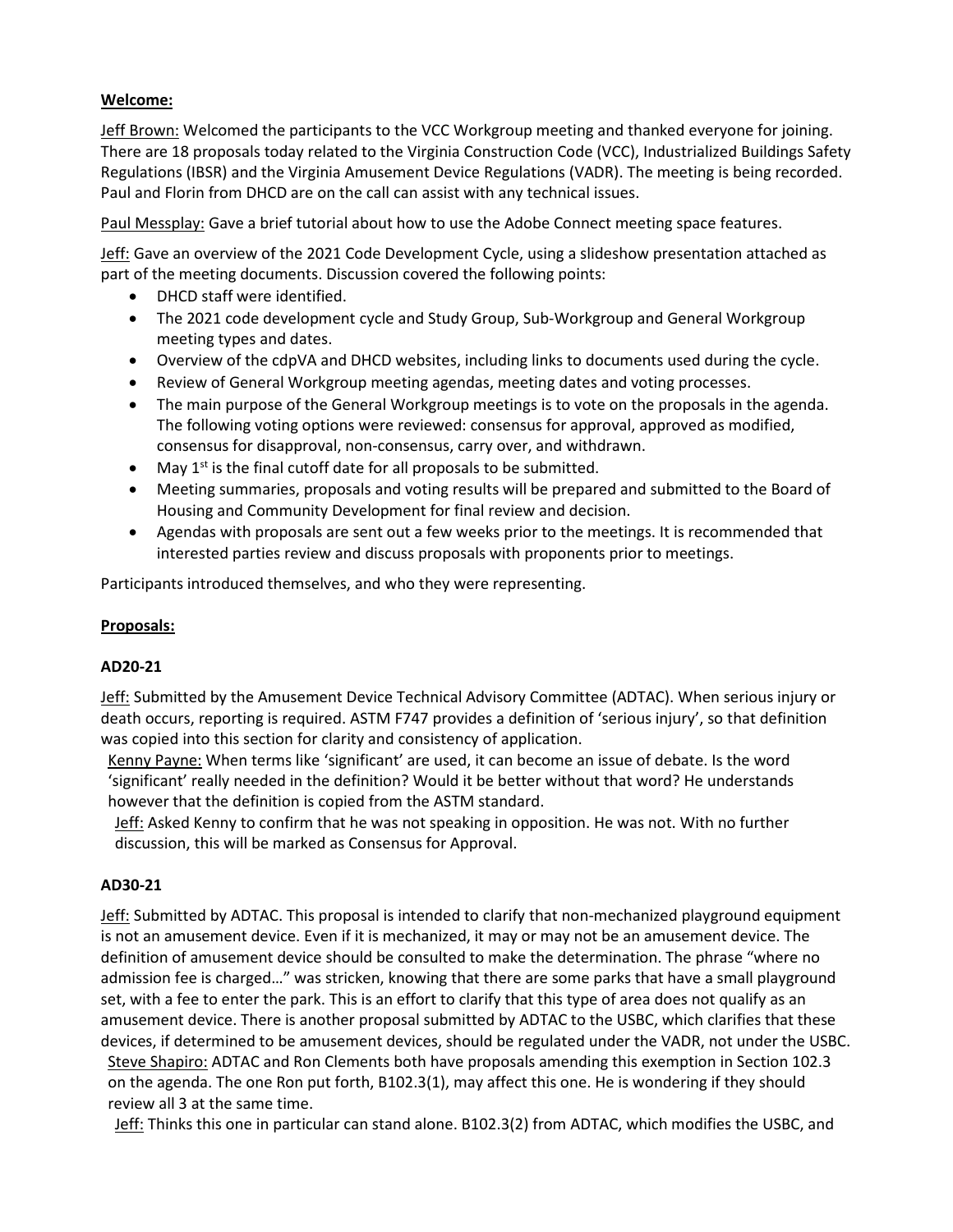Ron's B102.3(1) proposal may complement each other and work together. In B102.3(2), ADTAC clarifies the exemption of playground equipment and in B102.3(1), Ron says that even if the equipment is exempted, it should still comply with provisions in Chapter 4 for children's play equipment. Jeff asked if Ron was on the call and if he would like to discuss all three proposals together.

Jason Laws: Joined the group on behalf of Ron, who was unable to attend. He thought it would be acceptable to bring in the B102 proposals now and discuss all three together.

## **B102.3(2)-21**

Jeff: This proposal submitted by ADTAC modifies the USBC exemption #7 to say that even if admission is charged, it doesn't change the nature of the device. Playground equipment should be exempt from USBC, whether it's mechanized or not. This compliments the proposed changes in AD30-21; if it's playground equipment that is not mechanized, it would be exempt, and if it is mechanized, it may be regulated under the VADR if it fits the VADR definition of an amusement device.

## **B102.3(1)-21**

Jeff: This proposal was submitted by Ron Clements to modify the same exception, #7 in the USBC, to point to VCC Chapter 4 if the play structures are located inside buildings. Chapter 4 provisions don't necessarily give prescriptive construction requirements for the equipment. They deal more with flame spread and how it impacts the building.

Jason: VCC Chapter 4 tends to get a lot of proposals, so he didn't want to have to update the section number each time, Chapater 4 was referenced. The specific requirements are currently in Section 424. Kenny: Chapter 4 applies to play structures located inside buildings. Technically, buildings have roofs. What if a play structure is installed inside a structure that doesn't have a roof?

Steve: If all 3 are sent through, would the B102 proposals be coordinated, and would the "nonmechanized" words be struck?

Jeff: Spoke with Ron prior to this meeting and he said that the ADTAC modifications would not affect what he wanted to accomplish regarding the exemption being in compliance with the safety provisions in Chapter 4. They would both be worked into exception #7 together.

Jason: Yes, the intent was to make sure that play structures were enforced under Chapter 4, and he had no issue with ADTAC's language modification in the section.

Kenny: An example of the question that he raised earlier about play structures inside of other structures without roofs is McDonald's. If the structures are technically not inside the buildings, would they be exempt?

Jeff: Section 424 says "children's play structures installed in all occupancies".

Jason: Is comfortable with changing language to match Chapter 4.

Jeff: It actually says in the IBC "All occupancies covered by this code". Is that language better? Jason: That sounds good.

Jeff: Consensus for Approval as Modified. Item #7 to say "play structures installed inside all occupancies covered by this code shall be subject to the play structure section in VCC Chapter 4"

Jeff: Asked for any opposition to AD30, B102.3(1) and B102.3(2). With no further discussion, the proposals were decided as follows:

- AD30-Consensus for Approval
- B102.3(2)-Consensus for Approval
- B102.3(1)-Consensus for Approval as Modified

## **AD40-21**

Jeff: Proposal submitted by ADTAC. This proposal updates the reference standards listed in the VADR. Old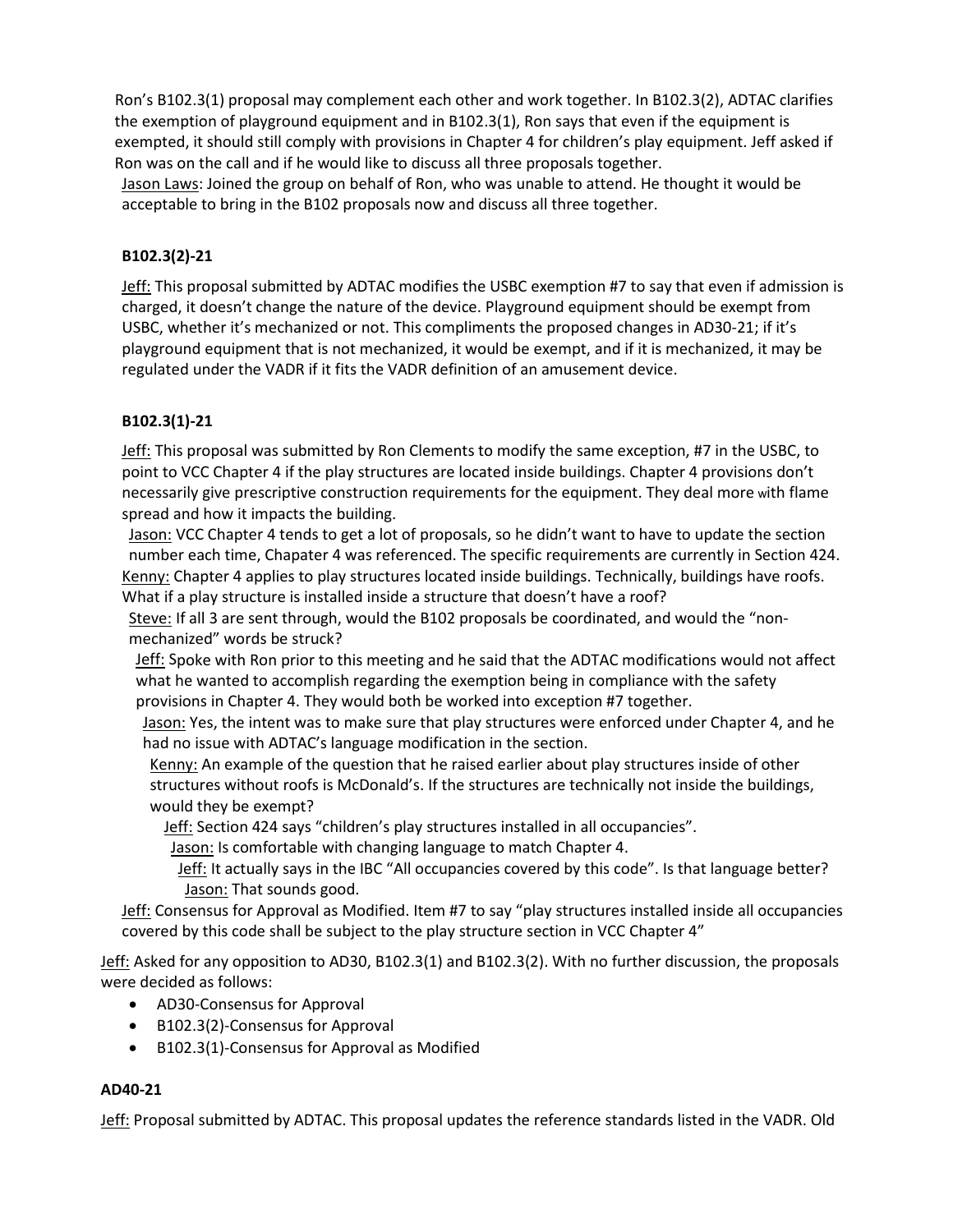editions are stricken and newest editions are added. This is a standard process done each cycle. These are all updates, nothing new was added.

Steve: Curious about why he doesn't see a reason statement.

Jeff: Agrees. It could be that it was pulled from cdpVA without that section. DHCD staff went back and looked on cdpVA, and there was no reason statement in this case. The reason is to update standards to latest edition, which will be added to cdpVA.

Kenny: Advised that the group move forward to Consensus for Approval, provided the reason statement, resiliency statement and cost impact are added by DHCD staff after the meeting.

Jeff: Asked the group and there was no opposition. Consensus for Approval with the understanding that the reason statement, etc. would be added to the proposal in cdpVA by DHCD staff.

# **IB20-21**

Jeff: DHCD staff proposed this editorial language cleanup. There was a code change in the 2018 IBSR related to shipping containers used in construction. The language sounded like DHCD was obligated to approve all intermodal shipping containers used as building components, so the wording was changed in paragraph D from "must" to "may" and from "will" to "may". With no further discussion, this was marked as Consensus for Approval.

# **IB60-21**

Jeff: DHCD staff proposed this editorial language cleanup. There was a misspelling and a complicated sentence that were changed.

Kenny: Asked about the word "therefore". Should that be thereof, or no word at all? He doesn't think the word therefore is necessary.

{Break 10:00-10:05}

Jeff: Agreed with Kenny, that the word "therefore" is not needed.

Steve: Also agreed with Kenny, that the word "therefore" is not needed.

Jeff: Seeing no further discussion, the word "therefore" will be stricken. The proposal will be marked Consensus for Approval as Modified.

# **IB115-21**

Jeff: This proposal from the DHCD staff is related to handling a change of occupancy classification in an industrialized building. Under the current regulations, if someone has an industrialized building that's registered, and wants to change its occupancy, they must hire a state-approved compliance assurance agency to inspect and recertify the building to the changed occupancy and have the data plate updated. It would also be reasonable for an existing building installed in a locality to be approved for a change of occupancy by the local building official under the USBC, and this proposal allows for that option. In this case, since it's a registered industrialized building, a change of occupancy would make it unregistered. The seal would be removed and it would be treated like an existing structure.

Steve: Is not a fan of permissive language in the code. It says "may be changed in accordance with one of the following", which could also mean that it may not be changed in accordance with one of the following. He suggests changing it from "may" to "must". He would also suggest changing all the "may"s to "shall"s in the underlined section.

Kenny: Agrees with Steve. When the goal is to give options, use "may", when the goal is to direct, use "shall".

Jeff: The intent is to provide an option to the building official in #2. In some scenarios, a code official may not be comfortable with taking this route in a registered building. Changing the first part works, since there are only 2 options as listed, but the building official can agree with one or the other.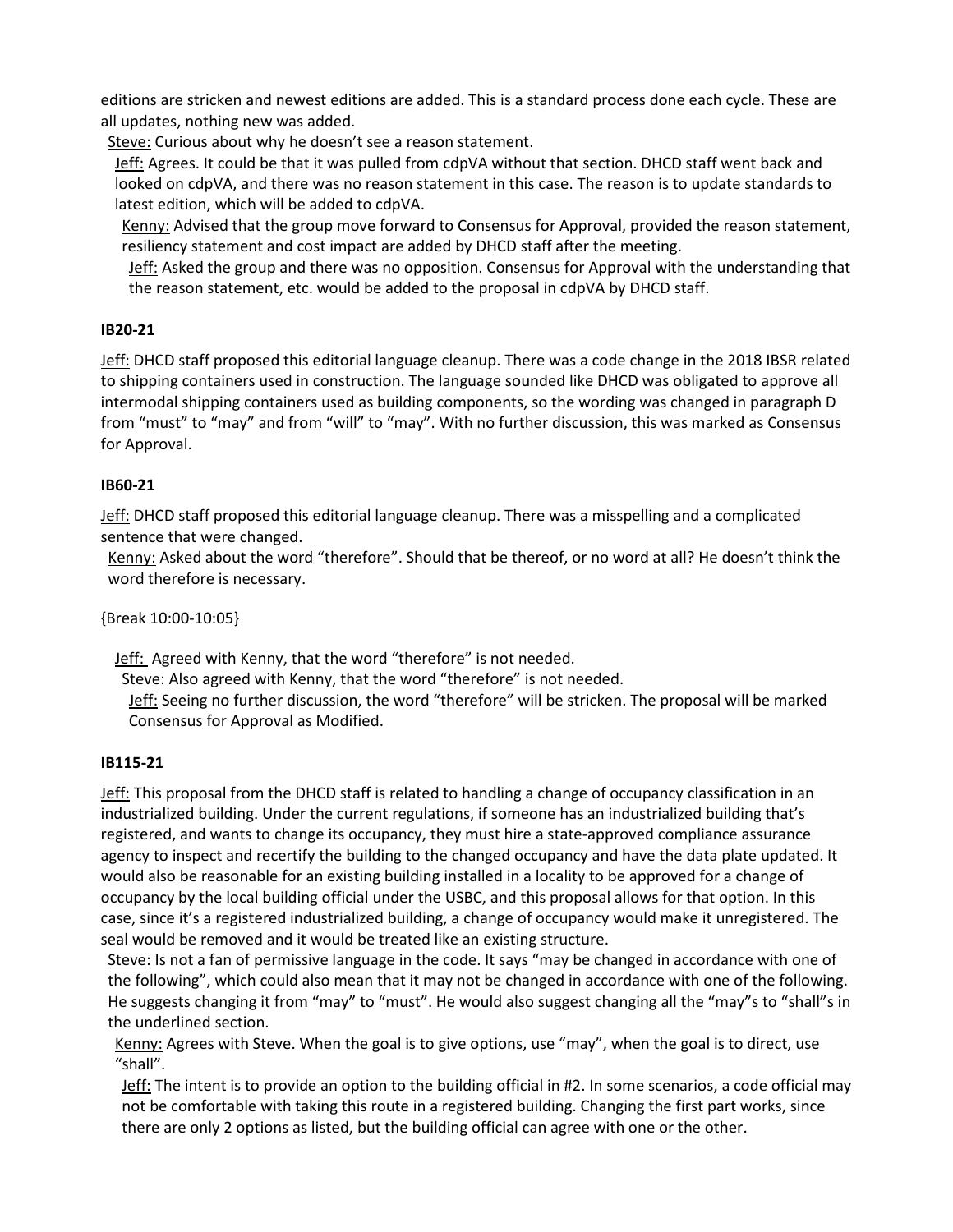Kenny: The charging statement would take care of the concern. If they chose one, they wouldn't have to be concerned with the other.

Jeff: How about "A change of occupancy classification in a registered industrialized building shall be in accordance with one of the following"

Steve: Suggested "when the occupancy classification of a registered industrialized building is proposed to be changed, the change of occupancy must be in accordance with one of the following". Kenny: Has heard from building officials in the past that they have an issue with the word

"proposed" in the Existing Building Code in Chapter 1 and perhaps also in Chapter 1 of the IBC. They are concerned that if something is proposed, it's not really changed. Would wording like this work, "When the occupancy classification of a registered industrialized building is changed…"? This means it's being done, not proposed to be done.

Jeff: Agrees. New statement suggested: "When the occupancy classification of a registered industrialized building is changed, the change of occupancy shall be in accordance with one of the following". With no further discussion, Consensus for Approval as Modified.

Kenny: Will the "may"s in #2 become "shall"s?

Jeff: The intent in #2 is to give the official an option. If "shall" is used, will that still be optional for the building officials? Are there any other thoughts about this?

Steve: Thinks "may" should be changed to "shall" in option #2. If option #1 is selected, there's no problem, but if #2 is chosen, it should be "shall".

Jeff: He agrees that the first "may" in option #2 should be a "shall". The second "may" in #2 still seems to be appropriate, because if it's a simple change of occupancy, they may not need full plans or an RDP or to hire a third party inspector. Any thoughts on that?

Steve: Agreed. Change 1<sup>st</sup> "may" to "shall" and leave the second "may" in option #2. Jeff: Any other discussion? Consensus for Approval as Modified changing the charging statement and the first "may" to "shall" in option #2.

# **IB120-21**

Jeff: This is a DHCD staff proposal for the IBSR, intended to clarify that the local building official has the option to approve the installation of an unregistered industrialized building without needing a third party compliance agency. If there's an unregistered building in a locality, the official would be able to use the USBC and treat it like any other structure. It would still remain an unregistered building, unless option 1 is selected.

Steve: In #1 the word "may" should be "shall". In #2, the first "may" should be "shall". The second "may" in #2 is ok.

Kenny: Agrees. The charging statement says pick one, then in the selections, there should be direction given using the word "shall". In #1 the word "may" should be "shall". In #2, the first "may" should be "shall".

Jeff: Concerned about #2. If it's non-compliant, then building official shall approve…it seems like it needs more work.

Kenny: What was the language in #2 of the previous proposal? Actually, it looks like it needs work. Jeff: This one will be Carried Over until June, and brought back with revisions.

Kenny: Should #1 say registered and #2 say unregistered "shall be in accordance" and strike building official?

Jeff: That might work.

# **IB140-21**

Jeff: DHCD staff proposal to IBSR. Editorial cleanup to clarify the paragraph. Any questions or comments? Seeing none, Consensus for Approval.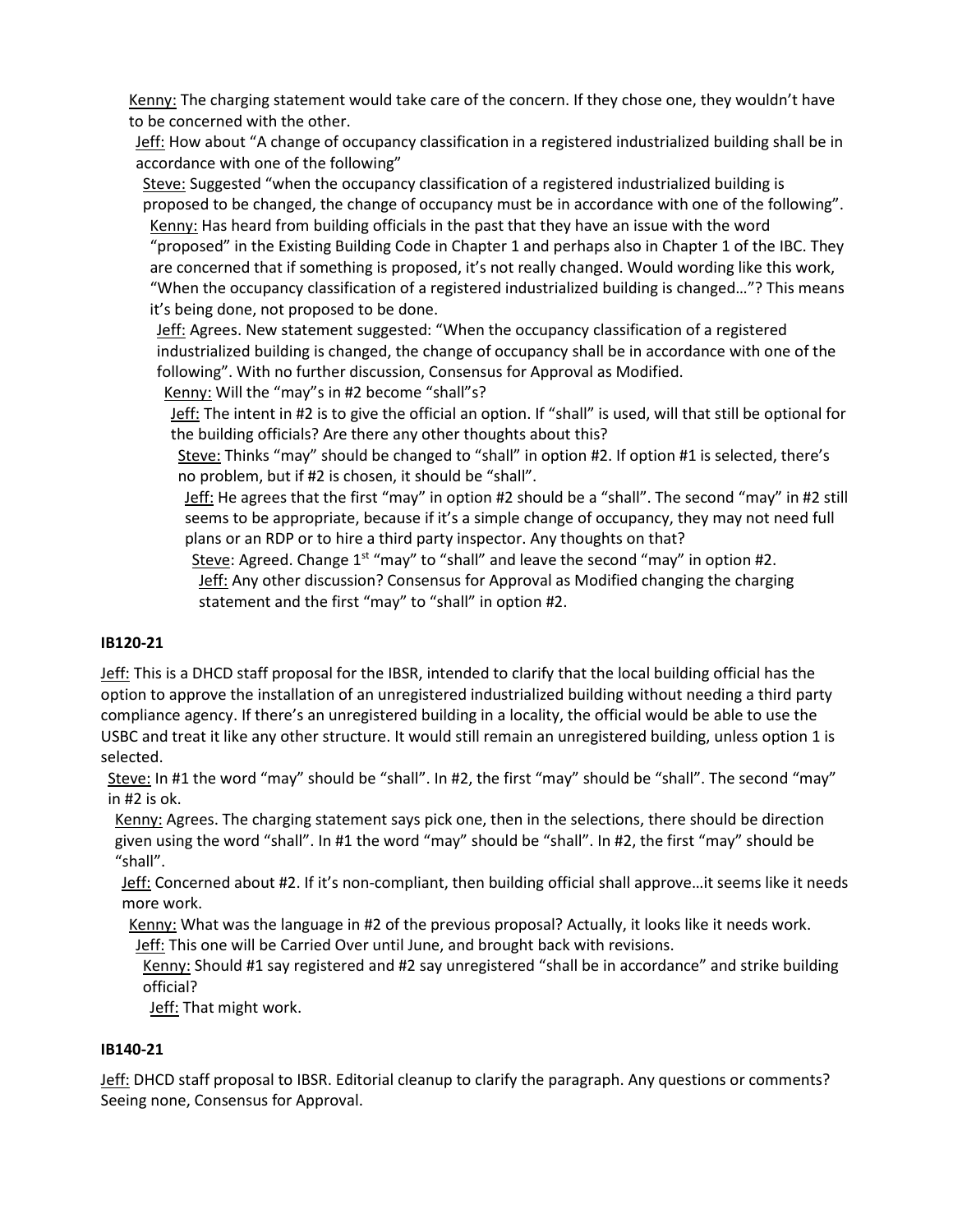#### **IB160-21**

Jeff: DHCD staff proposal. There are two new offsite construction standards that were developed by ICC. The 1200 standard deals with planning and design related to modular and factory-built buildings. The 1205 standard deals with the administrative aspects and the approval process for offsite construction. These compliment and work together with the IBC, covering unique features of offsite construction that aren't otherwise in the building codes. Jeff was on the ICC standards development committee and he thinks they will complement the way things are done now in Virginia's IB program. There was an additional amendment made to clarify the order pf precedence for any potential conflicts between current IBSR and the incorporated standards. A statement was added to say that, where there are conflicts, the IBSR regulations supersede the new standards. Questions or comments? Seeing none, this is marked Consensus for Approval.

#### **B110.9-21**

Jeff: This proposal is from Ron Clements. Since Ron was not in the meeting, Jeff asked if Jason wanted to present it to the group.

Jason: This is adding permission to cancel a permit if requested by the permit holder or building owner. The building also can't be left in an unsafe state.

Jeff: With no further discussion, this will be marked as Consensus for Approval.

Jeff: Paused to ask anyone new in the meeting to identify themselves and who they represent if they have not had a chance to do so.

Rory Stolzenberg: Charlottesville Planning Commission.

#### **B313.3-21**

Jeff: DHCD staff proposal to update the code language to reflect a change related to the licensing authority for Family Day Homes. Effective July 1, 2021, oversight of Family Day Homes was transferred from the Department of Social Services to the Department of Education. This changed the reference from DSS to DOE. With no additional comments or discussion provided by the group, this proposal was marked as Consensus for Approval.

#### **B407.4-21**

Dan Willham: This fixes a broken link to the evacuation plan requirements in Section 1002.2, which was deleted by Virginia. He's now bringing in the requirement from the IFC.

Kenny: One of his code change proposals in a previous cycle was to delete such plans from the IBC, since they were more of a fire code requirement under the IFC. He referred to the IFC, but didn't say it was required in the IBC. The way this language reads, is that it's now a requirement in the IBC to comply with the IFC, instead of being required under the IFC. He would propose language that says something like "the fire safety and evacuation plans provided in accordance with the IFC shall identify the…" How is that language? It seems to still accomplish the goal of fixing the broken link without sounding like it's required under the IBC. For instance, sometimes in the building code, it says "where provided", meaning that it's not required to be provided, but when it happens, this is how to handle it. The way you have it says "shall be provided" under the IBC. Whereas saying "plans provided in accordance with the IFC" means it's required under the IFC. There's a nuance that's important there. As an architect, he doesn't provide fire safety and evacuation plans, but the building needs to be designed in accordance with the IBC. The language here sounds like the plans are required under the IBC and would need to be provided as part of the building design.

Dan: Is there a word added that he proposes to strike?

Kenny: It should read "The fire safety and evacuation plans provided in accordance with the IFC, shall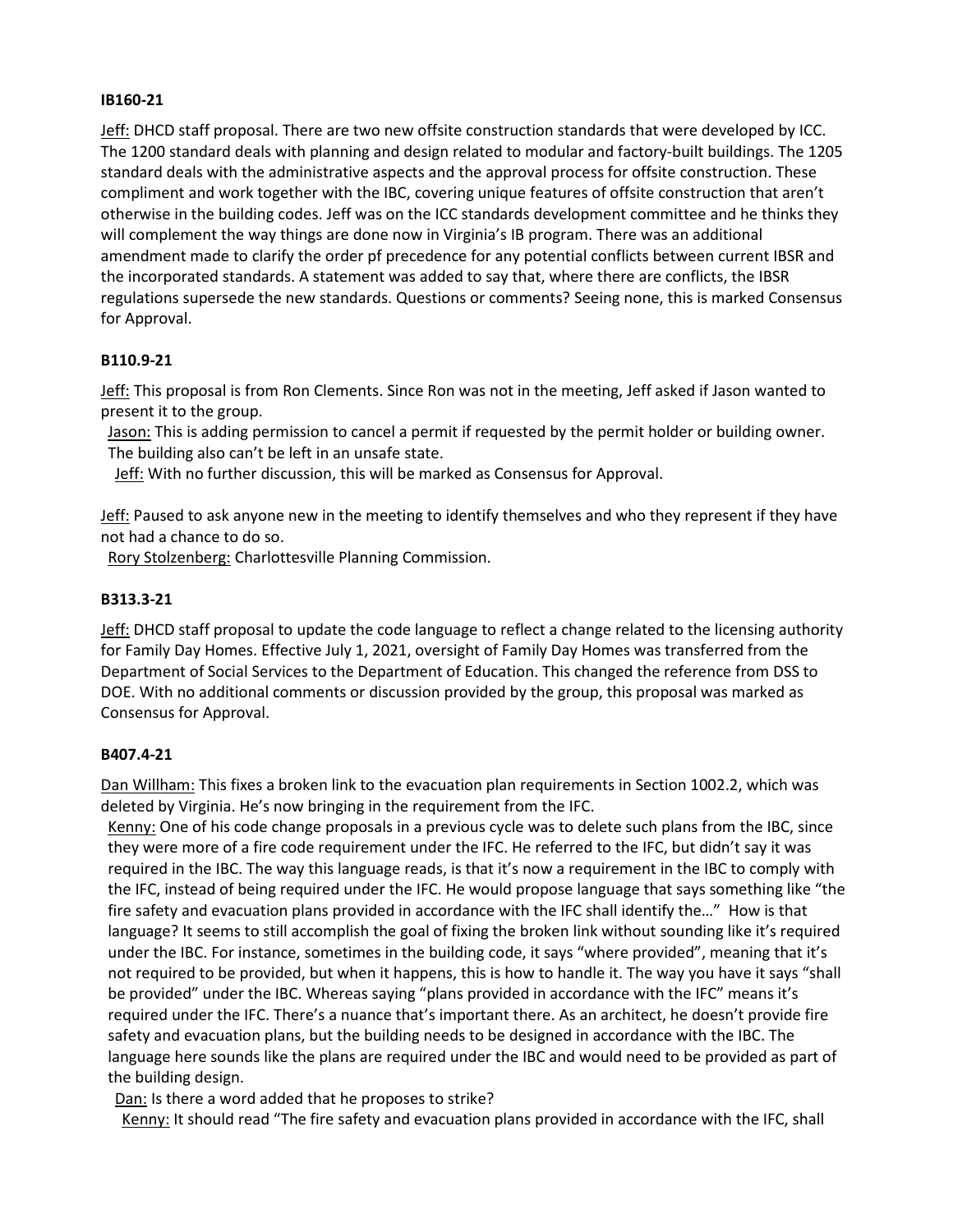identify…" The stricken words "The fire" and "provided in accordance with" should be kept. Dan: Virginia doesn't enforce the IFC unless it's specifically referenced, what does it say in the SFPC?

Kenny: Not sure, but what he suggests is done regularly.

Dan: He understands. He would have to consider how to say that.

Kenny: Are there any fire people on the call to speak to where the link exists in the IFC? Joshua Davis: Can see the desire to point to the IFC. The fire code requires some type of evacuation plan. He thinks there should be more discussion and rewording. He would like to assist Dan with that. He sees the significance and benefit of not making it the responsibility of the architect, and putting back to building official and fire official.

Kenny: He could work with Dan and Joshua

Dan: Agreed, and asked for Joshua's email address.

Jeff: This will be marked Carried Over for editing to be brought back in June.

## **B706.1-21**

Jeff: This is a proposal from Ron Clements.

Jason: This is an attempt to fix a broken code change, which removed "Each portion of a building separated by one or more fire walls shall be considered a separate building". When that was removed, some other areas were affected; Chapter 9 specifically. This proposal also adds the sentence "Equipment and systems are permitted to serve multiple attached buildings on the same lot where separated by one or more fire walls." This clarifies that one sprinkler system, for example, can be used to serve both sides of the fire wall.

Dan: This did create a problem in the IBC and also created broken sections in Chapter 10 for egress. What does it mean to egress a building and not re-enter it? Chapter 10 has specific provisions that an exit shall not re-enter a building without a fire wall, so without a fire wall, where does it end? There's no definition for the end of a building unless you're outside. There's also a provision in Chapter 10 that states that every building should have at least one exterior exit door. There can be buildings inside of buildings without exit doors. This is hazardous for fire fighters. He does think that this proposal helps to clarify those things.

Andrew Milliken: The Fire Service Board's Codes and Standards Sub-Committee supports this change. Kenny: The language in 503.1 is still there about how a fire wall is used for determining the height and area. This proposal helps to determine the other technical provisions in the code.

**Jeff:** Asked Dan to clarify if he supports this proposal and if his comments were about how the proposal fixes other broken areas.

Dan: Yes, that is correct.

Jeff: With no other discussion offered, this is marked as Consensus for Approval.

# **B1006.3.4-21**

Lyle Solla-Yates: Is Chair of the Charlottesville Planning Commission, but is representing himself. Charlottesville is finishing a 5 year planning process, which allows more affordable housing in the city. Staircase requirements in the building code are important to affordability and sustainability. He shared an excerpt from an article which was not provided prior to the meeting. He put a link to the article in the chat: [https://www.larchlab.com/wp-content/uploads/2022/01/Eliason\\_CoV-Point-Access-Blocks-report\\_v1.2.pdf](https://www.larchlab.com/wp-content/uploads/2022/01/Eliason_CoV-Point-Access-Blocks-report_v1.2.pdf) The article said, in part, that compact single stair buildings or point access blocks provide sufficient safe egress, while offering affordable, attractive and energy efficient building development.

Steve: He is opposed to having a 6 story building with only one exit for safety reasons.

Kenny: Does this need to be correlated with any other building code provisions? I.e. the difference between R2 and R5, height and area tables, types of construction, etc.

Rory: He encourages adoption of this proposal, which provides for smaller footprint, family friendly and energy efficient buildings. The two stairway requirement incentivizes long, double loaded corridors,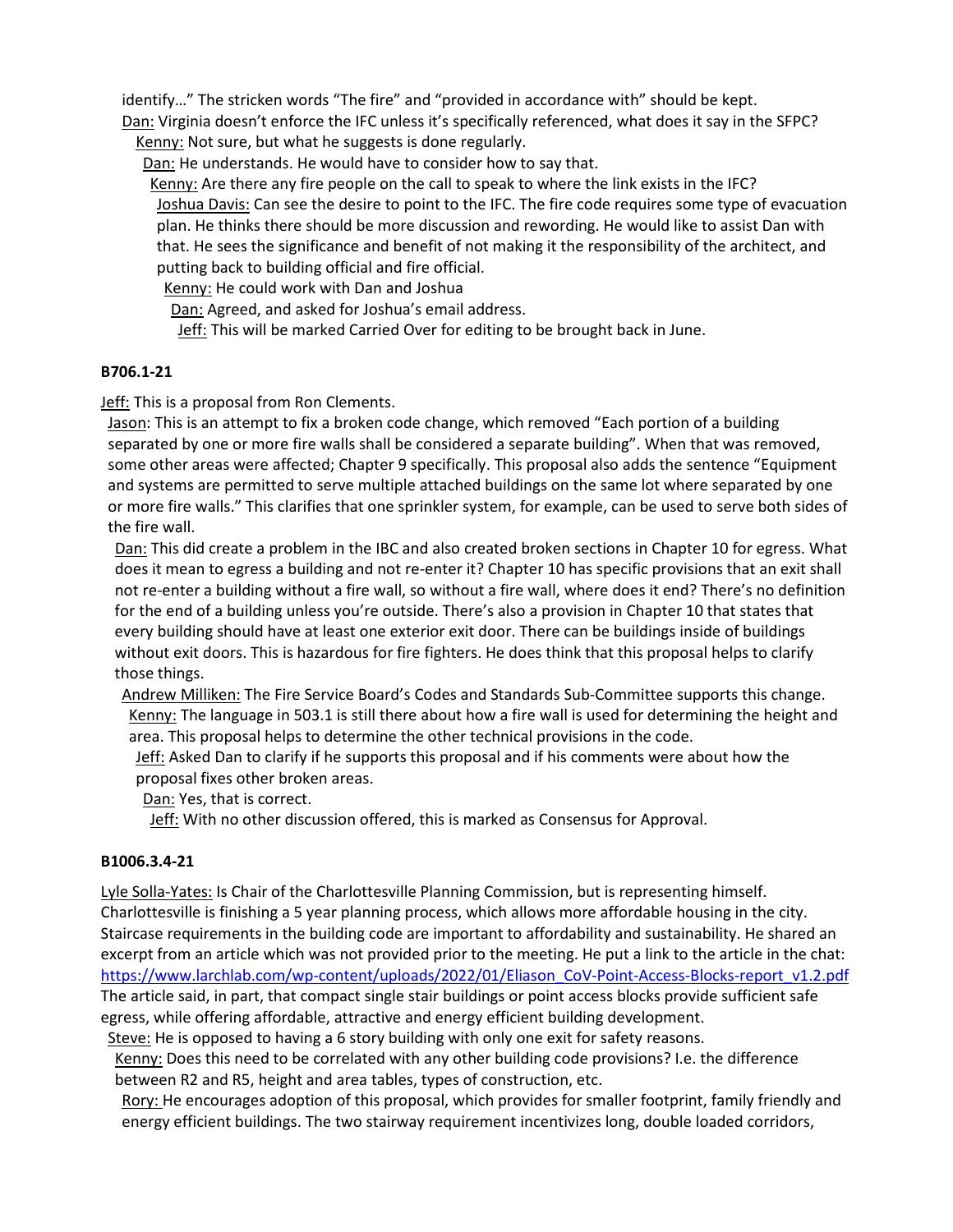which then incentivizes larger inter-connected buildings with smaller apartments with windows on only one side. Residential buildings with only 4 units per floor would enable point access block configurations and smaller footprint buildings with more fire walls between them. There would also be more cross ventilation and natural lighting available. Single stair buildings have been proven safe in Seattle, New York City and across the world. He sent a link to the Seattle building code section 1006.3 in the chat: [https://www.seattle.gov/documents/Departments/SDCI/Codes/SeattleBuildingCode/2015SBCChapter10](https://www.seattle.gov/documents/Departments/SDCI/Codes/SeattleBuildingCode/2015SBCChapter10.pdf#page=8) [.pdf#page=8](https://www.seattle.gov/documents/Departments/SDCI/Codes/SeattleBuildingCode/2015SBCChapter10.pdf#page=8)

Andrew Milliken: He opposes this proposal. With one exit path, the impact is extremely detrimental to occupant egress and fire fighters. He strongly feels that this change needs to be vetted at the national level, and not having Virginia stepping out until it has been properly vetted.

Joshua: Served for 26 years in the Charlottesville fire department and he was the Fire Marshal in his last 5 years there. He has been with the state now for 2 years. He is very well versed in the construction planning process and has been part of the discussion for affordable housing needs. He offered to work with the proponents to edit the wording and make it more agreeable to all. With some of the designs that Charlottesville has worked on, the concern was to not grab a little piece of language and forget that there's a vast amount of code behind it. Multiple things go into the design which would allow for a single stairwell. It's not something that can't be considered. Some states have made alterations to accommodate that desire. He again offered to help edit the proposal to allow for lower construction costs without creating a hazardous situation. They would need to address a lot of construction concerns like fire walls, sprinklers and alarm systems from the IBC and the IFC. Dan: Agrees with Steve's concern. Exits are very important. The higher the building, the less safe the building is in general, especially when trying to egress from it. He appreciates the link to the Seattle code. There are a lot of requirements in there, like pressurized stairwells, no connection to interior stairways, door swings, etc. which are safety requirements that are not provided in this proposal. New York City limits the type of construction to Type 1 or 2 and limits the area per floor to 2,500 square feet with a slew of requirements, or in the case of 6 stories, 2,000 square feet per floor. None of those requirements are in this proposal. He also agrees that it should be handled at the international level.

Andrew C: Would like to be involved in conversations with Josh and proponents. Other states have explored this and it's also being done outside of the United States. It does warrant more discussion. Lyle: It all seems to make sense. He would be happy to talk and work on it more.

Kenny: Given the magnitude of the potential impact of changes through all codes, would DHCD create a Sub-Workgroup to address?

Jeff: DHCD can help coordinate a discussion but there isn't enough time left in this cycle for a Sub-Workgroup or committee. DHCD can collect and distribute contact information for anyone wishing to discuss further, to help the proponent convene a meeting. It's up to the proponents, if they want DHCD to help in that way. He asked Lyle what he wanted to do.

Lyle: Asked DHCD if other code changes would be necessary, they said no. The reply was that there can be other code changes, but this one could stand alone. He's happy to carry this over to continue working on it and dialogue with others to help refine the proposal.

Steve: Wants to be part of the discussion. He thinks there would be many other codes that would be affected.

Jeff: Clarified that DHCD did not opine on whether other code sections should be changed. Lyle asked DHCD if there was any conflict with other code provisions. In our cursory review, there didn't appear to be any direct technical conflicts or technical issues with the changes proposed. However, other code sections should be considered for coordination or potential impacts.

Kenny: In his opinion, based on his experience with the code development process. If this goes up to 6 stories, he thinks there will be non-consensus. Historically when proposals are non-consensus, there's less than a 50/50 chance that they will be approved. He suggests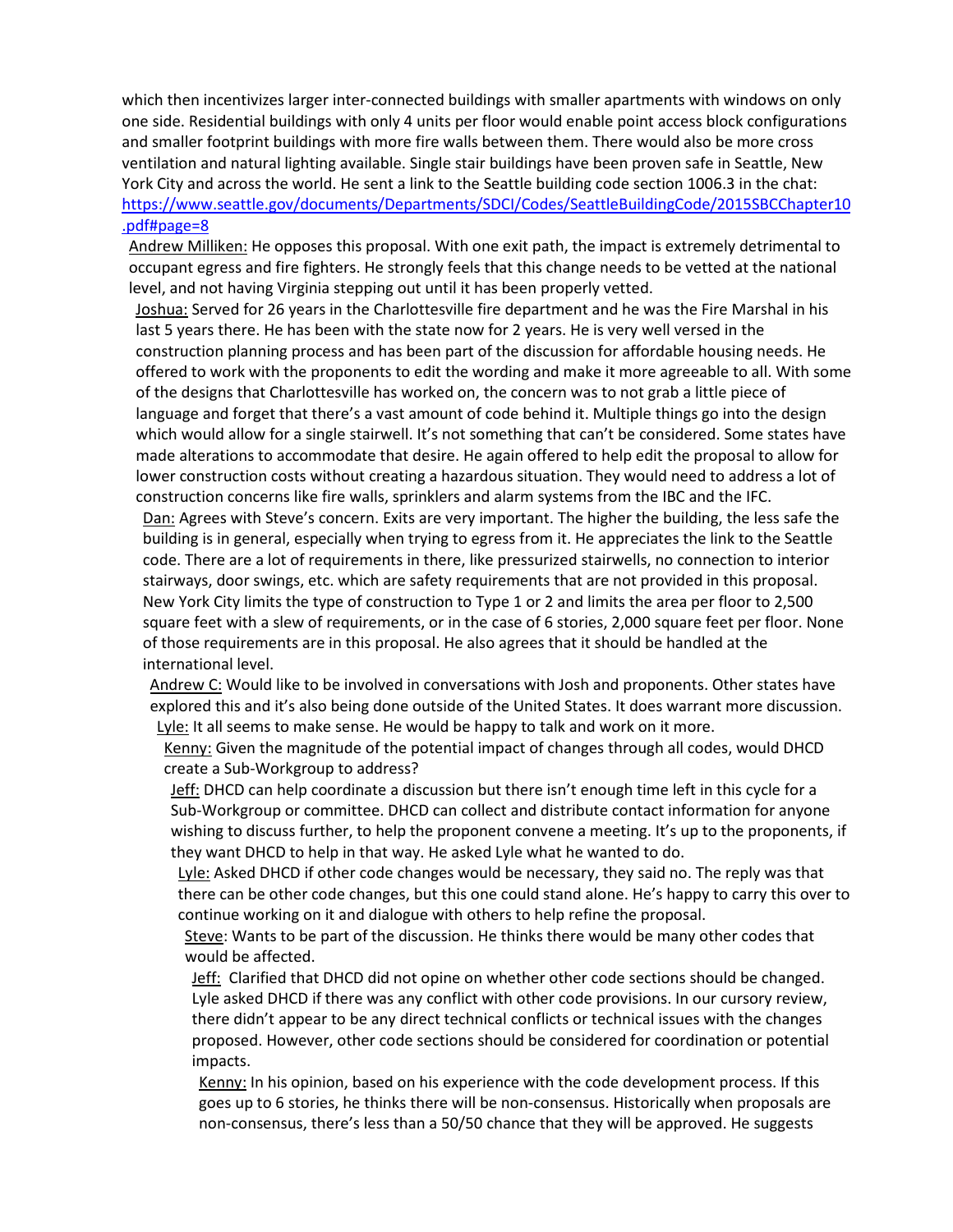taking baby steps, and only going up to 4 floors to start.

Jeff: If anyone wants to participate in the continued discussions before the next General Workgroup meeting, provide your name and email in the chat. DHCD will assist Lyle with setting up discussions. This item will be Carried Over.

{Break: 11:12 – 11:17}

## **B1010.2.8-21**

Jeff: This is a proposal that was developed as part of the Active Shooter and Hostile Threats in Public Buildings Study Group. In the 2018 cycle, the General Assembly directed DHCD to develop regulations to allow barricade devices in school buildings for active shooter events. A Study Group was formed and a code change proposal was developed to layout a compliance path in both the USBC and SFPC for anyone who wanted to install these devices in schools. The proposal laid the framework for minimum safety criteria, training requirements and coordination between officials and first responders. In 2020, the General Assembly directed DHCD to form a Study Group to develop a code change proposal that would allow these devices in public buildings, which is where this proposal came from. This proposal takes what was laid out in the USBC and SFPC for schools in the last cycle, and added public buildings as another occupancy where ESS hardware would be allowed. The proposal also defines public buildings. Some Study Group members supported this and are listed as proponents, while other members didn't support it. Some who are not proponents of barricade devices in general did support the proposal, since devices could already be added and approved by officials using the code modification process without clear guidance otherwise. They thought that this would provide at least minimum standards and consistency in application if someone chooses to install them.

Dan: The wording in section 1103.2.15 seems incomplete, like there's one or more words missing. It says when emergency supplemental hardware is deployed in accordance with section 1010.2.8, is not required. Does it mean that it's not required to comply with the chapter?

Jeff: Thinks that the subsection that is being amended in this proposal is part of a list of things that wouldn't apply (taken out of context from another section not shown in the proposal).

Kenny: 1103.2 is the charging statement and 1103.2.15 is one of a list of items. Also, there's need to correct another word in 1031.11.

Jeff: Kenny is correct about the list. The other word will be fixed.

Dan: Still thinks "when" sounds out of place.

Jeff: Explained that if the device isn't active, there is no exception. When the device is active, there is an exemption from accessibility compliance.

Dan: If it said "the deployment" that would make sense. But, saying "when" followed by another "when" isn't a good sentence.

Jeff: If it said "supplemental hardware, when deployed…"

Dan: He suggests "the deployment of ESH during an active shooter event…"

**Jeff:** Can't speak on behalf of the Study Group to make the change. It will be marked as Carried Over for the Study Group to revisit the proposed language.

# **B1026.2-21**

Jane Kim: This proposal is making a correction to something proposed in 2018 that was approved. This is proposing a change in the wording to ensure that necessary protection is provided for the refuge compartments.

Dan: Thinks the correction proposed does better align with the intent of the code.

Jeff: With no other discussion, this is marked as Consensus for Approval.

## **Next Steps:**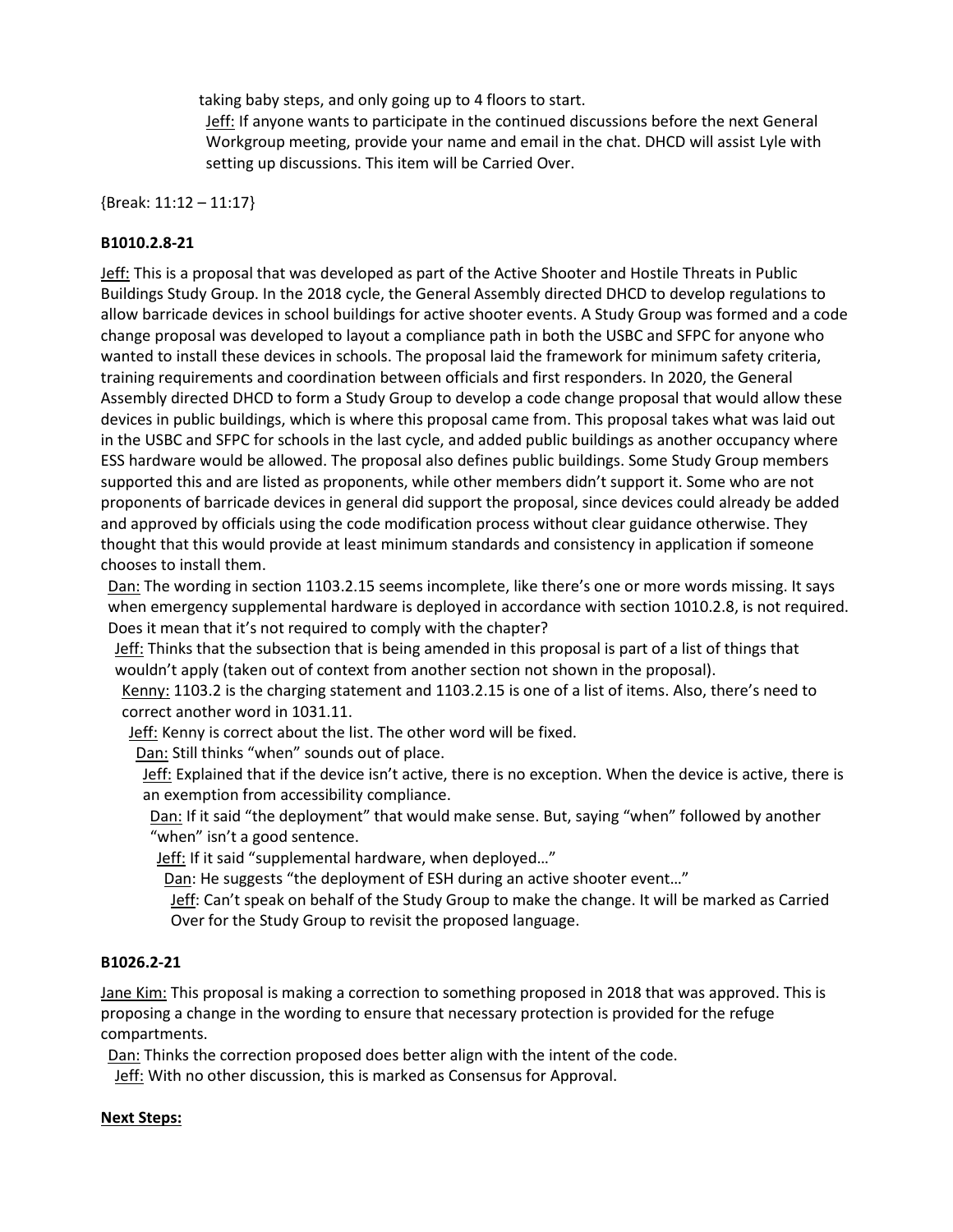Jeff: There will be more Workgroup meetings this week and next week. When all the meetings are wrapped up, DHCD will provide a summary for all of the meetings, posted in cdpVA. The decisions will also be updated in cdpVA. The proposals that are decided on will go to the BHCD in September. The final cutoff to get any remaining proposals or changes into cdpVA is May 1st. The last Workgroup meetings will be held June 7-15.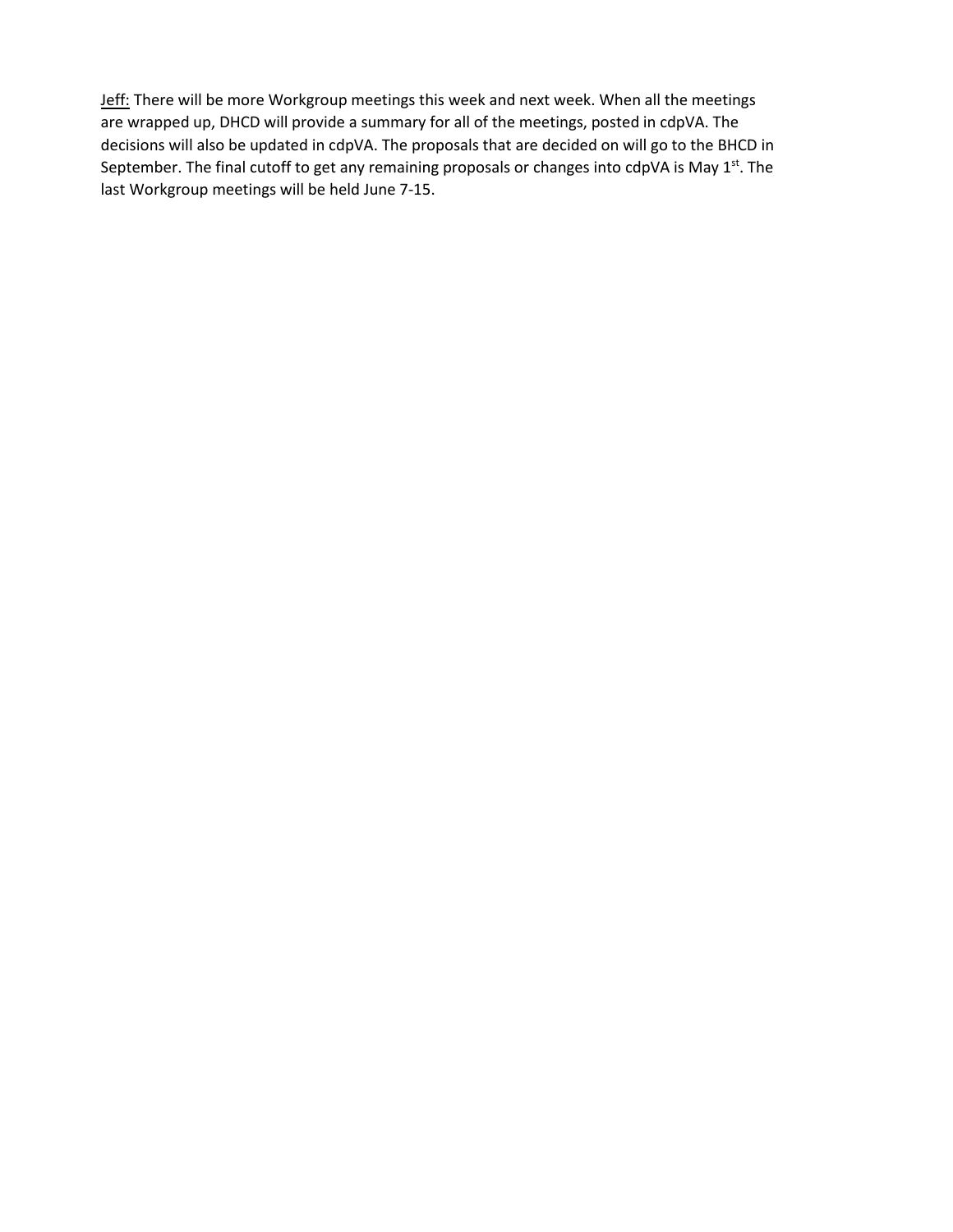# **General Stakeholder Workgroup Meeting**

## **April 13, 2022 9:00 a.m. – 9:38 a.m.**

## **Virtual Meeting**: <https://vadhcd.adobeconnect.com/va2021cdc/>

## **VEBC Proposals**

#### **ATTENDEES:**

#### **VA Department of Housing and Community Development (DHCD) Staff**:

**Cindy Davis:** *Deputy Director, Building and Fire Regulations (BFR)* **Jeanette Campbell:** *Administrative Assistant, BFR* **Jeff Brown:** *State Building Codes Office Director, State Building Codes Office (SBCO)* **Richard Potts:** *Code Development and Technical Support Administrator, SBCO* **Paul Messplay:** *Code and Regulation Specialist, SBCO* **Florin Moldovan:** *Code and Regulation Specialist, SBCO* **Kyle Flanders:** *Senior Policy Analyst, Policy and Legislative Office*

#### **Group Participants:**

**Andrew Grigsby:** *Viridiant* **Daniel Willham:** *Fairfax County; Chair of VBCOA Building Code Committee* **Jason Laws:** *Virginia Building and Code Officials Association (VBCOA)* **Kenney Payne:** *Representing himself* **Scott Lang:** *Honeywell Fire* **Steve Shapiro:** *Apartment and Office Building Association (AOBA), Virginia Apartment Management Association (VAMA)*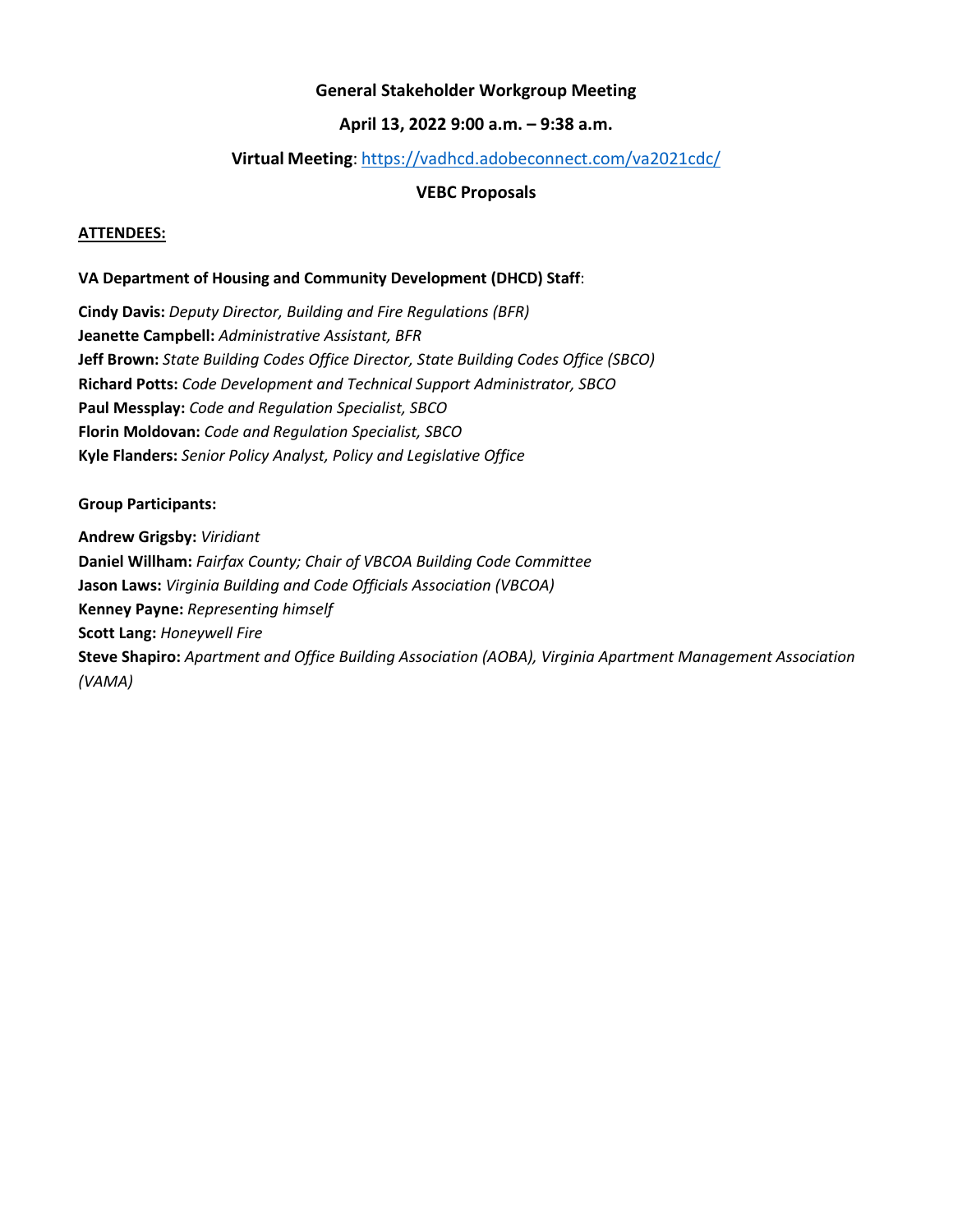# **Welcome:**

Jeff Brown: Welcomed the participants to the VEBC meeting. There were originally 6 proposals on today's agenda, however EB502.1.1 was already discussed at a prior meeting and will not be discussed today. Jeff: Asked the participants if they wanted him to review the DHCD presentation about the 2021 Code Change Cycle, or the Adobe Connect meeting space tutorial.

The group members voted thumbs down, as they are already familiar with those things. Jeff: Reminded the group that the meeting is being recorded, and asked members to speak clearly.

## **Proposals:**

## **EB1102-21**

Scott Lang: Will carry over this proposal. He is hoping to get guidance from the SFPC Sub-Workgroup. This proposal was made for the 2024 IFC and was accepted. It's a little difficult to figure out where to put this in the VEBC. The concern is for older storage systems, and if they have been reviewed in light of the latest standards. Steve: He is in opposition to this due to the retroactive nature of the proposal.

Jeff: It is a proposal to VEBC, however several other Energy Storage System related proposals are being worked on by the SFPC Sub-Workgroup and other groups. Therefore, it makes sense to have this proposal discussed by the SFPC Sub-Workgroup along with the others so they can be coordinated. This will be marked Carried Over.

## **EB102.2.1-21**

Jeff: This is from Ron Clements, who is not present in the meeting. He opened the floor for discussion.

Steve: Supports this proposal.

Kenney Payne: Asked Jeff if he wanted someone to speak on behalf of Ron Clements.

Jeff: He was wondering if anyone on the call was familiar with this, or if Ron asked someone to speak on his behalf in regards to the proposal.

Kenney: Allison Cook was supposed to be on the call today to introduce the proposal as a VBCOA/VEBC Committee representative. Ron does say often that he stands behind the reason statement. This is intended to clean up the requirements for change of occupancy. Changing to an I-2 or I-3 occupancy doesn't fall under the VEBC. If there's an existing I-2 or I-3, and a change of occupancy is being made, the VEBC does apply. The VBCOA VEBC Committee supported this proposal.

Jeff: Seeing no other discussion, this proposal is marked Consensus for Approval.

# **EB603.6-21**

Jeff: This is also a proposal from Ron Clements. He opened up the floor for discussion.

Kenney: This proposal was made to delete something that would never happen. For one, an alteration that increases occupant load without a change of occupancy would not happen. Secondly, any increase in sanitation would trigger a change of occupancy by definition. This is already an exception under the plumbing provisions in section 710.1. His reasoning to delete this section was that it would be contradictory to 710.1.

Jeff: Asked Kenney to clarify that he is not in opposition to the proposal.

Kenney: While he thinks that Virginia doesn't want the VEBC to be more stringent than the I-code, he's not in opposition to removing the section in the VEBC. The VBCOA VEBC committee did support this proposal. Jeff: With no opposition or further discussion, this is marked as Consensus for Approval.

## **EB701.1-21**

Jeff: Another proposal from Ron Clements. After it was submitted, he did notify DHCD of a modification, which was brought up on the screen. There was one word in the exception added "are NOT proposed to be". Jeff asked Jason if he would like to present this on behalf of Ron.

Jason Laws: Is not prepared to speak on it on behalf of Ron at this time.

Kenney: This is to clarify the intent of the code. There's no real change, other than being clearer and less wordy. In addition, Group R-5 has been included with groups H and I in being outside the scope of Chapter 14 since this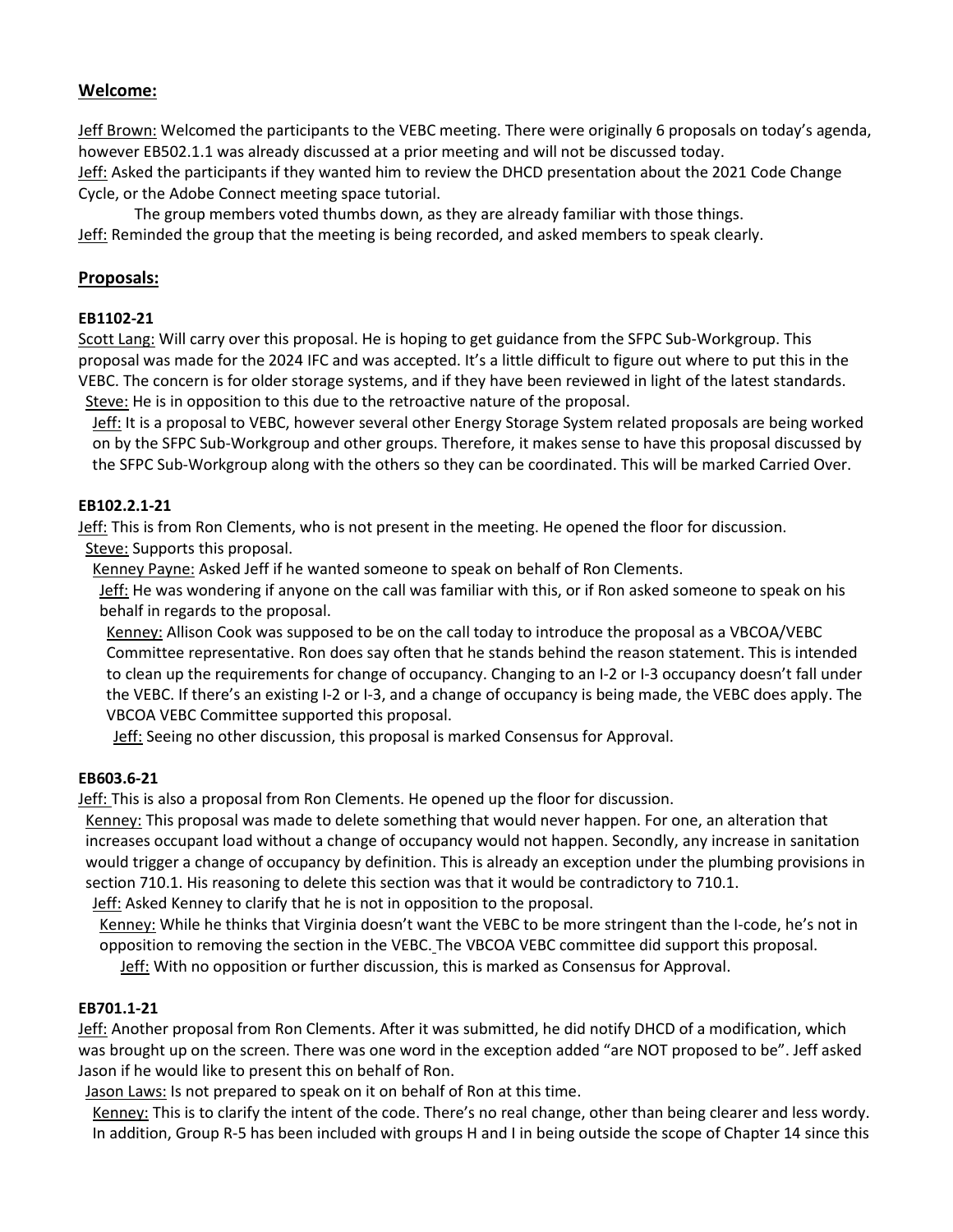chapter was not set up for structures designed per the IRC.

- Andrew Grigsby: It calls out evaluation, fire safety, means of egress and other particulars. When and where do aspects of the energy code apply in VEBC vs. VCC? Are all the energy codes fully incorporated in the VCC? Kenney: Chapter 7 is all about change of occupancy. There are no energy requirements for change of occupancy as far as he knows. Chapter 14 is a compliance alternative that evaluates buildings for compliance with the change of occupancy requirements based on provisions such as fire safety and means of egress and others, but it has never had an energy evaluation. If a school has changed to a business office, the Chapter 14 alternative can be used to look for a passing grade on the change of occupancy. The code isn't meant to do anything else. All that 701 does is say that Chapter 7 can be used or Chapter 14 can be used instead. There are no specific energy requirements in Chapter 7 of the VEBC or in the i-codes. Change of occupancy itself doesn't trigger energy requirements, but any alterations as part of the change in occupancy might trigger energy requirements. If there are any energy requirements in the VEBC, they would be followed there. If you're in the VCC, you would have to do what they require. All energy requirements were deleted from the IECC and put into the VEBC during the last code cycle.
	- Andrew: Would those provisions mirror what's in the current VCC, even if that's not where the text is? Kenney: In VEBC energy requirements are a caveat. There isn't a trigger to go to the i-codes unless there's a threshold met in the VEBC.
		- Jeff: Asked if there was any opposition with the proposal, including the late modification of adding the word "not" in the exception.
		- Kenney: The reason for saying "not" in the exception is because in Chapter 14, I and H occupancies are not included, and there's no table to refer to for I, H or R5 structures.
	- Jefff: With no further discussion, this will be marked Consensus for Approval as Modified.

## **EB707.2-21**

Jeff: This proposal is also from Ron Clements. He opened the room for discussion.

- Kenney: This is another situation where the exception in question would never happen, so he proposed to delete it to clean up the code. The table only goes to 2 hours, and it would never be exceeded.
- Jeff: With no further discussion, it will be marked Consensus for Approval.

# **Next Steps:**

Jeff: Thanked everyone for their participation. There are a few more General Workgroup meetings being held in the next few days. The decisions for proposals discussed thus far will be updated in cdpVA, however, there's a bug in cdpVA that's being fixed now to accommodate those updates. The last Workgroup meetings will be in June and the cutoff to submit proposals is May 1st.

Steve: Expressed his approval with the virtual Workgroup meetings, especially as they are shorter, and they do not have to waste time driving.

Jeff: Thanked him for the comment.

Kenney: Let the group know that the VBCOA VEBC committee approved all of these proposals, except for EB1102-21, which they thought should be located somewhere else.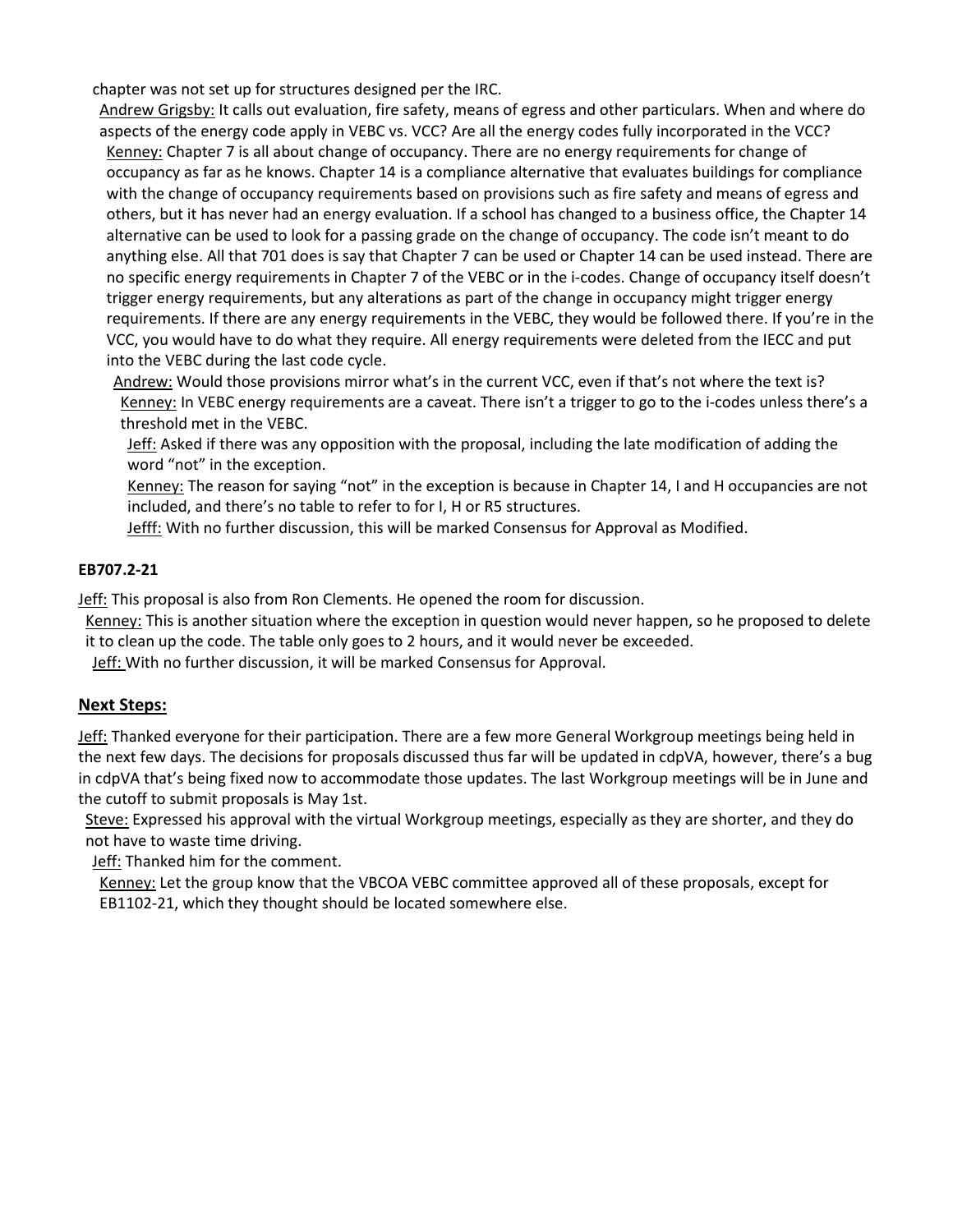## **General Stakeholder Workgroup Meeting**

# **April 14, 2022 9:00 a.m. – 11:38 a.m.**

## **Virtual Meeting**:<https://vadhcd.adobeconnect.com/va2021cdc/>

#### **Energy Proposals**

#### **ATTENDEES:**

#### **VA Department of Housing and Community Development (DHCD) Staff**:

**Cindy Davis:** *Deputy Director, Building and Fire Regulations (BFR)* **Jeanette Campbell:** *Administrative Assistant, BFR* **Jeff Brown:** *State Building Codes Office Director, State Building Codes Office (SBCO)* **Richard Potts:** *Code Development and Technical Support Administrator, SBCO* **Paul Messplay:** *Code and Regulation Specialist, SBCO* **Florin Moldovan:** *Code and Regulation Specialist, SBCO*

#### **Group Participants:**

**Andrew Clark:** *Home Builders Association of Virginia* **Ben Rabe:** *New Buildings Institute (NBI)* **Daniel (Dan) Willham:** *Fairfax County, Chair of VBCOA Building Code Committee* **Dawn Oleksy**: *Climate Action Program & Operations Supervisor, City of Richmond* **Eric Lacey:** *Responsible Energy Codes Alliance Chairman* **Jack Avis:** *Avis Construction* **Jack Dyer**: *Virginia Contractor Procurement Alliance (VCPA)* **KC Bleile:** *Viridiant* **Laura Baker:** *Responsible Energy Codes Alliance* **Linda Baskerville:** *Arlington County Energy Plan Review* **Matt Benka:** *VCPA and MDB Strategies* **Michael (Mike) O'Connor:** *Virginia Petroleum Marketers and Convenience Stores; Virginia Propane Gas Association* **Michael Redifer:** *Virginia Elevator Safety Association (VAESA)* **Mike Hamilton:** *Arlington County* **Ross Shearer:** *Vienna, Virginia resident* **Steve Shapiro:** *Apartment and Office Building Association (AOBA), Virginia Apartment Management Association (VAMA)* **William (Bill) Penniman:** *Sierra Club Virginia chapter*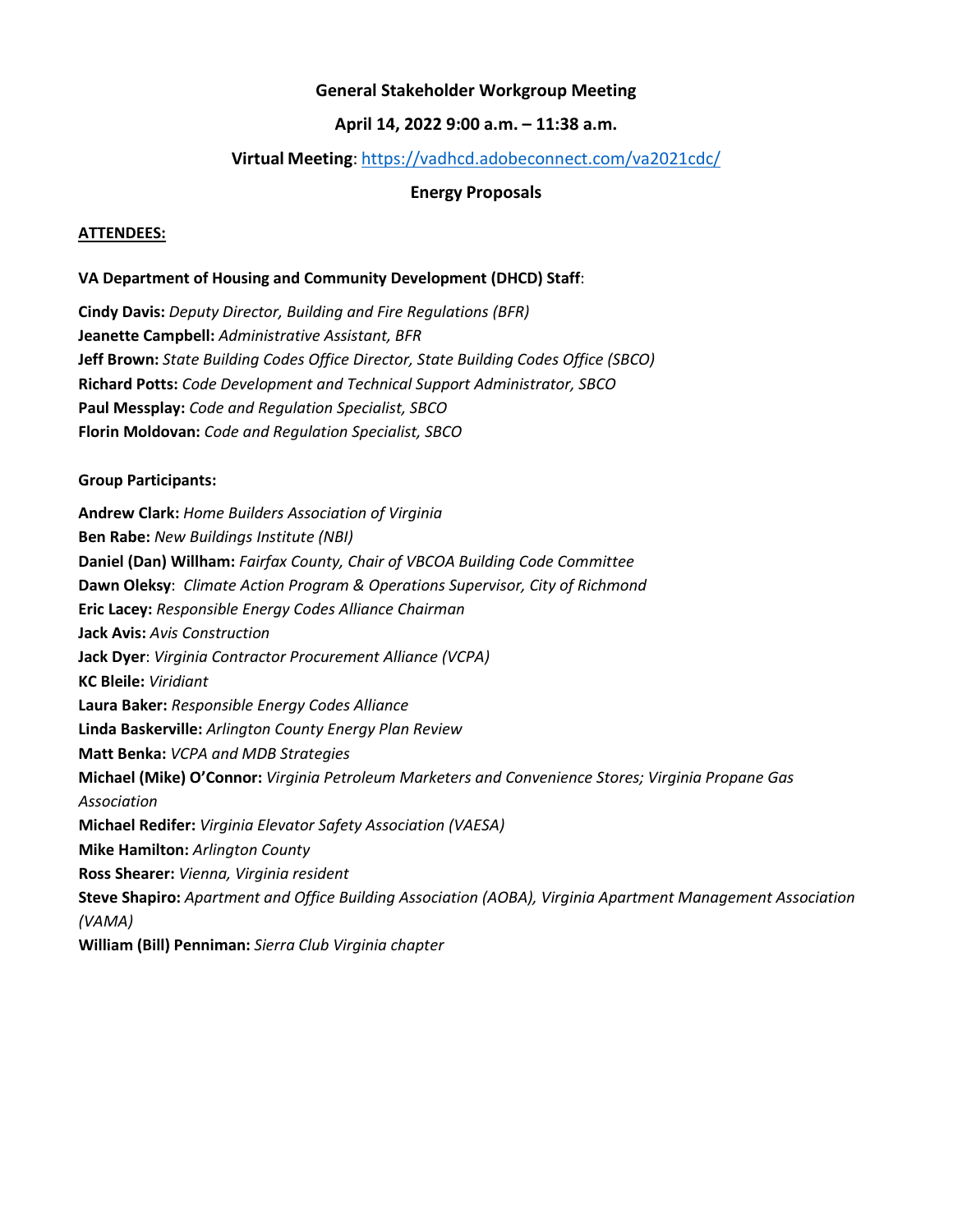## **Welcome:**

Jeff Brown: Welcomed the participants to the Energy Workgroup meeting. He noted that the meeting is being recorded.

Paul Messplay: Gave a brief tutorial about how to use the Adobe Connect meeting space features.

Jeff: Gave an overview of the 2021 Code Development Cycle, using a slideshow presentation attached as part of the meeting documents. Discussion covered the following points:

- DHCD staff were identified.
- The 2021 code development cycle and Study Group, Sub-Workgroup and General Workgroup meeting types and dates.
- Overview of the cdpVA and DHCD websites, including links to documents used during the cycle.
- Review of General Workgroup meeting agendas, meeting dates and voting processes.
- The main purpose of the General Workgroup meetings is to vote on the proposals in the agenda. The following voting options were reviewed: consensus for approval, approved as modified, consensus for disapproval, non-consensus, carry over, and withdrawn.
- May  $1<sup>st</sup>$  is the final cutoff date for all proposals to be submitted.
- Meeting summaries, proposals and voting results will be prepared and submitted to the Board of Housing and Community Development for final review and decision.
- Agendas with proposals are sent out a few weeks prior to the meetings for individuals to review the information provided. It is recommended that interested parties review and discuss proposals with proponents prior to meetings, in order to keep the meetings moving along to the voting phase.

Participants introduced themselves, and who they were representing.

# **Proposals:**

## **EC1301.1.1.1-21**

Jeff: William Penniman on the call is the proponent.

Bill Penniman: This proposal is straightforward, calling for full implementation of 2021 IECC without amendment. It's important for future buyers and residents. This is consistent with national energy codes. It's supported by economic analysis undertaken by the Department of Energy and the Pacific Northwest National Laboratory, which found that fulfillment of the 2021 IECC would save consumers money as well as reduce costs to the public. Jeff: Opened the floor for discussion.

Andrew Clark: This was discussed in the Energy Sub-Workgroup. Will those comments carry over into this? It was discussed at length.

Jeff: Typically, proposals sent to the BHCD include all discussions around the proposals from the Workgroups and Sub-workgroups, especially the non-consensus items.

Andrew: From the Home Builders' perspective, they oppose this proposal. The housing industry constantly hears about the need for low to moderate income housing. Home buyers have the option to construct their home to higher standards if that's affordable to them. With full adoption of the 2021 IECC, there's a big cost added to home owners and renters. In the ACEEE scorecard, Virginia earns a near-perfect score on building codes, but is ranking 25<sup>th</sup> because it loses 50% of energy points on utilities and transportation.

Jeff: It is helpful to articulate if you are for or against a proposal when you speak, as Andrew just did. Eric Lacey: Responsible Energy Codes Alliance is in support of this proposal. They support the adoption of the latest model energy code. There are significant energy savings. It makes sense for Virginia to catch up with the model codes. He thinks that Virginia should start with the latest model code each cycle and look at historic amendments to see if they are still pertinent. In the ACEEE scorecard, Virginia is behind.

Steve: Won't repeat what he said at the Sub-workgroup. AOBA and VAMA are opposed to this change. Ben Rabe: The comments he made in the Sub-workgroup will carry over for all proposals. He does support this proposal. When contractors work across state lines, it's helpful to have consistency. The vetting process in the IECC is very rigorous.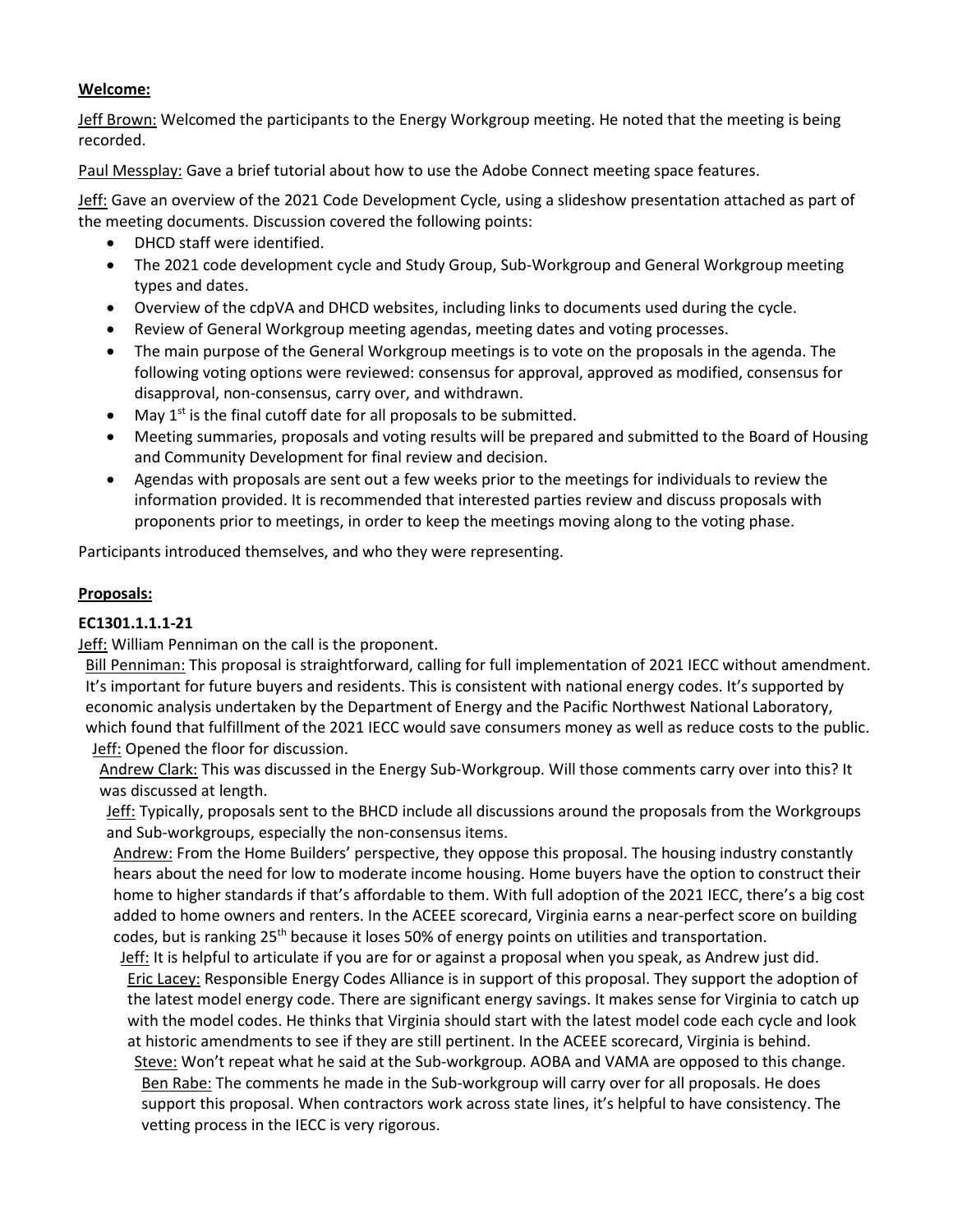Dawn Oleksy: The Richmond Office of Sustainability supports this proposal. Building energy is 56% of the carbon footprint. In order to meet 2030 and 2050 greenhouse gas reduction goals, energy efficiency needs to be supported.

Dan Willham: Fairfax County supports this proposal.

Linda Baskerville: Arlington County supports this proposal. The housing stock problems that Andrew mentioned are not all attributable to the energy code. Putting them all on the back of the energy code is shortsighted. Virginia residents have undeniable long term benefits. Looking at this in the short term is not in accordance with Virginia's long term goals.

Mike O'Connor: Asked proponents if there were bills in the most recent General Assembly that were defeated, and if this is an attempt to go around the General Assembly.

Bill: Is not aware of such a bill. In the last General Assembly, HB2227 was adopted and was measured to be at least as stringent as the IECC.

Andrew: Is not making the claim that the energy code is the sole driver of housing cost. This is potentially another factor driving costs up. The building code process has been effective in lowering energy costs for residents. Data cited in an affordable housing study report as a part of HB854 (2020 session) breaks down energy cost by homeowner, renter, year built and AMI. In homes built after 2000, virtually every income bracket is not having energy cost burdens. Homes built before 2000, and before 1980, those at the lower income spectrum are energy cost burdened. We've made a significant amount of progress. There's a need to find out when diminishing returns come in. Adding costs to the construction creates impediments and barriers to home buyers. He encourages the group to look at the report with data pulled from the Department of Energy. He said he would send the report to the group. It shows pretty clearly that most folks are not energy cost burdened. Linda: To Andrew's point, 20 years from now, the houses being built today will be the older stock, which as he pointed out, will be the houses that are energy cost burdened. They can be addressed in today's code. Andrew: Homes built in the 30s, 40s and 50s were built according to much lower standards. Homes now are

built to a much higher standard. To say that in 20-30 years these homes will be like ones built in 30s is like comparing apples to oranges.

Jeff: As a technical comment on this proposal, there is correlation between codes that will need to be done for a change this large. The proposal may not have done all of this work. This is not an opinion for or against. Bill: On the issue of cost. There is an increase in the initial construction cost, however, it saves money for residents now and in the future. It also benefits the future health of the Commonwealth. It's been widely recognized that energy efficiency needs to be improved, energy consumption needs to be reduced and climate emissions and pollution needs to be reduced rapidly in the next decade or two. The old way of building won't accomplish that. While he hasn't looked in-depth at the study Andrew referred to, he did look at the tables and he doesn't think they prove as much as he indicated. Lower income people would not be the consumers for these energy custom builds anyway. This proposal is valuable, and he's willing to have more discussion to create a different proposal that is more selective without weakening the requirement. Mike O: He reviewed HB2227. This was originally mandatory and mirrored what is being presented today. The bill was amended to say that it shall be considered by the Department of Housing, making it permissive

instead of mandatory. He understands that there was also legislation this past session that aimed to accomplish the same thing. He suggests that this is an attempt to go around the legislature.

Bill: It is not an attempt to go around legislature. HB2227 said to consider full compliance with the latest version of the IECC and standards as stringent or more stringent, and it gave standards for doing it in terms of savings for residents and benefits for the public. This proposal fully complies with HB2227 that has passed. It's still a decision of the BHCD and we think this is the right decision.

Andrew: Responding to Bill's first comment, he understands the cost savings over time. However, initially, it will prohibit people from getting into the homes in the first place. The upfront cost increase is the biggest barrier for low and moderate income families. Most contractors are not building on the higher end and when they are taken to task, they are always pressed to build for lower to middle income families. Realtor data shows that houses selling in the \$200k or less range have gone down almost 50% since 2019. Starter homes are almost extinct. The industry is not against energy efficiency, but they are trying to balance that with costs in order to provide a more diverse housing stock.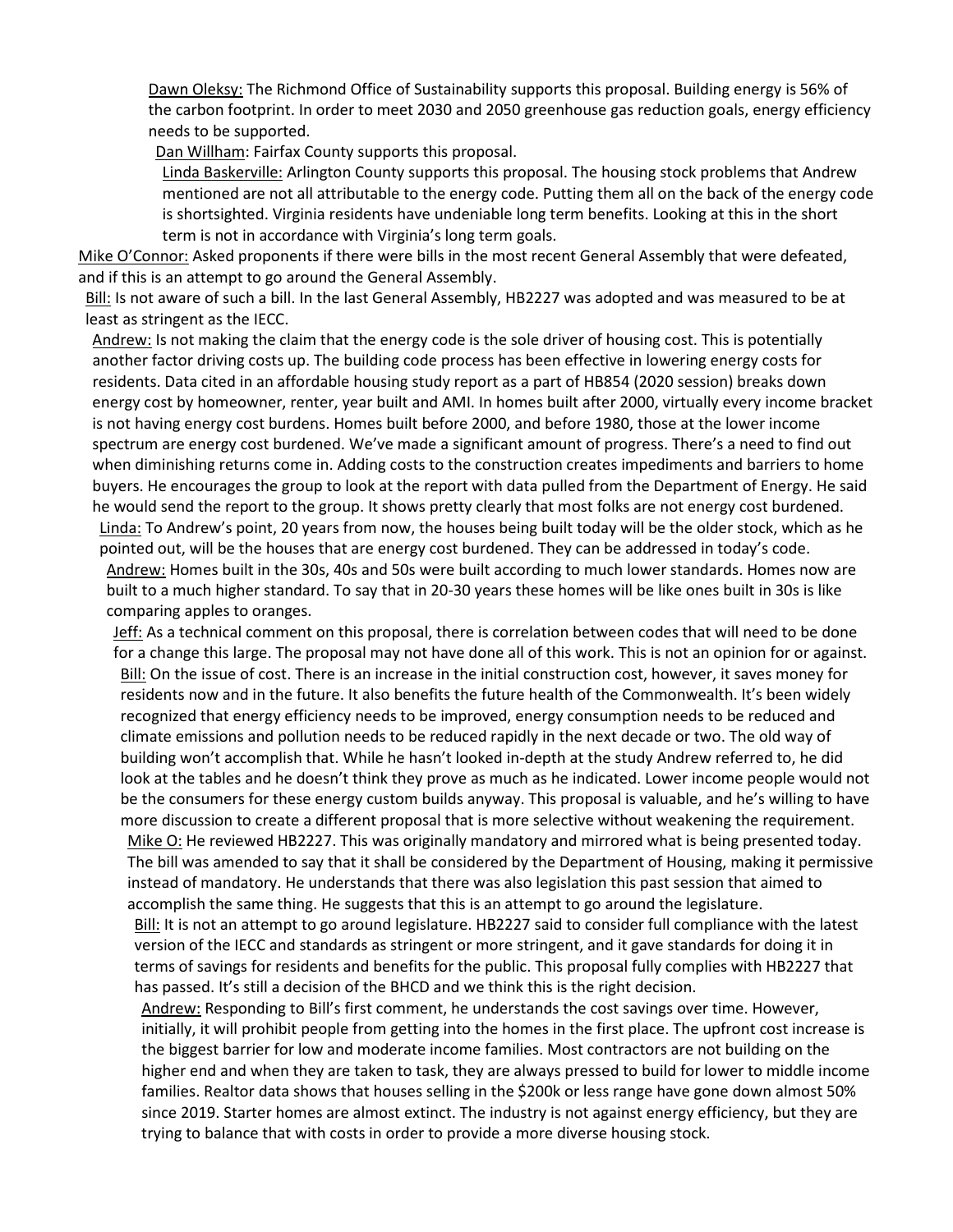Bill: Taking the holistic view, energy efficiency does save money over time. NAHB has said that consumers do look for and want energy efficiency. Consumer Reports says that most buyers assume that the state codes match the national codes.

Jeff: Hearing no further discussion, this will be marked as Non Consensus.

{BREAK: 10:00 – 10:05}

## **EC-C401.2-21**

Ben: This proposal is one that was submitted to the 2024 IECC. It is an ambitious proposal to submit to Virginia, so it is not expected to get consensus approval. It was submitted in order to start a conversation and let folks know what is coming up in the IECC process. It would require commercial buildings to move to all electric. It would require heat pumps and conduction cooking, which would have a great impact on the amount of carbon produced by commercial buildings. Commercial buildings produce about 40% of the carbon footprint in the country. Andrew: This proposal is related to prohibiting natural gas in commercial buildings. We are opposed due to the comments already raised in the Sub-workgroup.

Steve: AOBA and VAMA also opposed, as noted in the Sub-workgroup.

Mike O: Petroleum Marketers and Propane Gas Association are opposed to this. Virginia small businesses provide oil heat and propane. There is no provision in this proposal to retrain workers in the petroleum and propane industries after they are forced out of business due to a proposal such as this. Also, the payback time on a heat pump is about 25 years. The only people who can afford to do this are the regulated utilities, who are using their rate-payer subsidized income to perform these conversions.

Bill: Supports this proposal, as it needs to happen as a matter of climate change mitigation and preparedness. Jeff: With no further discussion offered, this will be marked Non Consensus.

#### **EC-C402.4-21**

Eric: Chapter 13 is where the Virginia amendments to the IECC are made. This proposal edits some that are no longer necessary. This proposal strikes sub sections 2, 3 and 4. Sub section 3 is an amendment that allows increased skylight area if the building complies with the daylight responsive controls. Virginia's current allowance is up to 5% skylight area and the IECC now allows up to 6%. This seems to be a sensible improvement in the code. By striking that sub section 3 amendment, Virginia would be adopting the IECC 6% skylight area for the buildings with daylight responsive controls. Sub sections 2 and 4 are related. These are changes that RECA proposed in the 2015 code update cycle. In 2015, Virginia had a better solar heat gain coefficient (SHGC) requirement than the model code had in 2015. Since then, the 2021 IECC has caught up to Virginia, and requires essentially the same SHGC even though it's now divided into fixed and operable fenestration. It has also simplified the calculation process for projection factor. A credit is given for having projections over the windows, allowing for higher SHGC. The 2021 IECC also removed the orientation specific SHGCs that cluttered up the 2015 and 2018 editions of the IECC. This simplifies the code and doesn't seem to be a large change substantively. The IECC approach is a good one, which also matches the ASHRAE 90.1-2019 standard, so the fenestration requirements are the same. Steve: Talked about this on Monday in the Sub-workgroup, and he's in support of this. It is also cosponsored by the Energy Sub-workgroup.

Jeff: With no other comments or discussion, this is marked as Consensus for Approval.

## **EC-C403.3-21**

Ben: This proposal would require dedicated outdoor air systems. There would be parallel systems and one would provide fresh outdoor air and the other would provide the heating and cooling. One advantage would be energy savings, as it would require much smaller fans. Another advantage would be that it allows more control over fresh air which has measurable impacts on health. This was also discussed in the Sub-workgroup.

Steve: Opposes the change.

**Bill:** Supports the proposal.

Jeff: Seeing no other comments or discussion, this will be marked as Non Consensus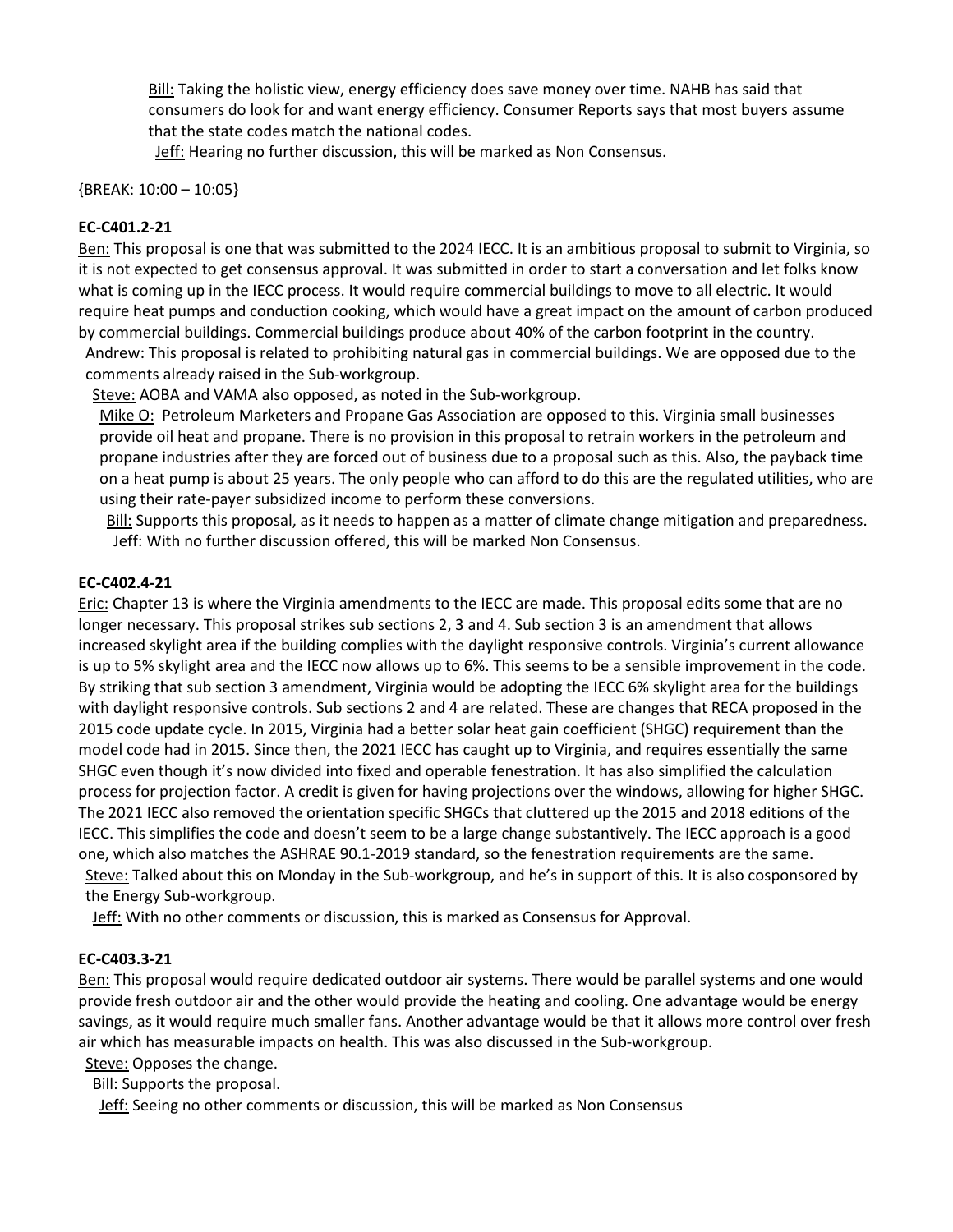## **EC-C403.4.1.6-21**

Ben: This proposal was submitted for the 2024 IECC. It would allow for the utility company, third party provider and potentially others to have control over large quantities of thermostats to lessen the peaks and drops in the grid on hot days and help with brown outs. It would not affect comfort but would reduce strain on the grid. Steve: Opposes this. He sees in the reason statement that 4 degrees was chosen based on the California energy code.

Andrew: Also in opposition.

Ben: California was used, knowing that they have a different climate, but that is open for discussion.

Mike O: Asked the proponent if a third party would be allowed to regulate the temperature of consumers' homes.

Ben: No.

Mikel O: What is the purpose?

Ben: To avoid peaks in the existing system.

Mike O: How?

Ben: Groups of buildings would be on a cycle, so that everyone is not ramping up the temperature at the same time.

Mike O: Who makes the decisions for the large groups of buildings?

Ben: The utility or third party provider would. This proposal would allow the technology to exist, and homeowners can opt in.

Mike O: Typed in the chat box that Petroleum and Propane associations are opposed to this proposal. Bill: This puts technology in place for a critical measure to manage electric grids while keeping people comfortable. The utility or third party would allow customers to opt in, giving control of the short term fluctuation in energy flows, thereby smoothing out peaks to reduce costs. The consumer is usually paid to opt in. It is growing in availability around the country and in Virginia. He supports it. Jeff: Seeing no further discussion, this will be marked as Non Consensus.

## **EC-C403.15-21**

Ben: This proposal would require more efficient dehumidification systems for indoor agriculture (mainly cannabis farms). This is a very cost effective way to ensure that these buildings are as energy efficient as possible. There's also a lighting proposal coming, which is probably the most cost efficient.

Andrew: Asked if anyone is aware of this in the cannabis industry. He thinks it's important for someone in that industry to know about this and be involved with it. He is not comfortable with moving it forward unless someone in that industry is involved.

Ben: He hasn't reached out to any agricultural folks in Virginia. NBI has primarily worked with people in this industry in California, who have supported this.

Andrew: Thinks it should be Non Consensus because the industry it would affect is not here to discuss the proposal.

Steve: Asked Ben if he also spoke with people in Colorado about this.

Ben: Yes. They did help develop the code in Denver as well.

Bill: This is a case where Virginia should learn from other states. It should be done before the buildings are up and running. It's simple and sensible and he supports it.

Jeff: Seeing no further discussion, this will be marked as Non Consensus.

# **EC-C404.11-21**

Ben: This proposal would require technology to be in place, which would allow commercial buildings to be on a cycle to ramp up their water heating. The building owners would get paid to opt in to the program. The cycle would not permit all buildings to ramp up at the same time, thereby causing strain on the grid. This would put the technology in place so that cyclical programs could be made available.

Andrew: Typed in the chat box "HBAV non consensus on 404.11"

Steve: Asked if the change doesn't require the building to do anything, but it gives them a choice to opt in, is that correct?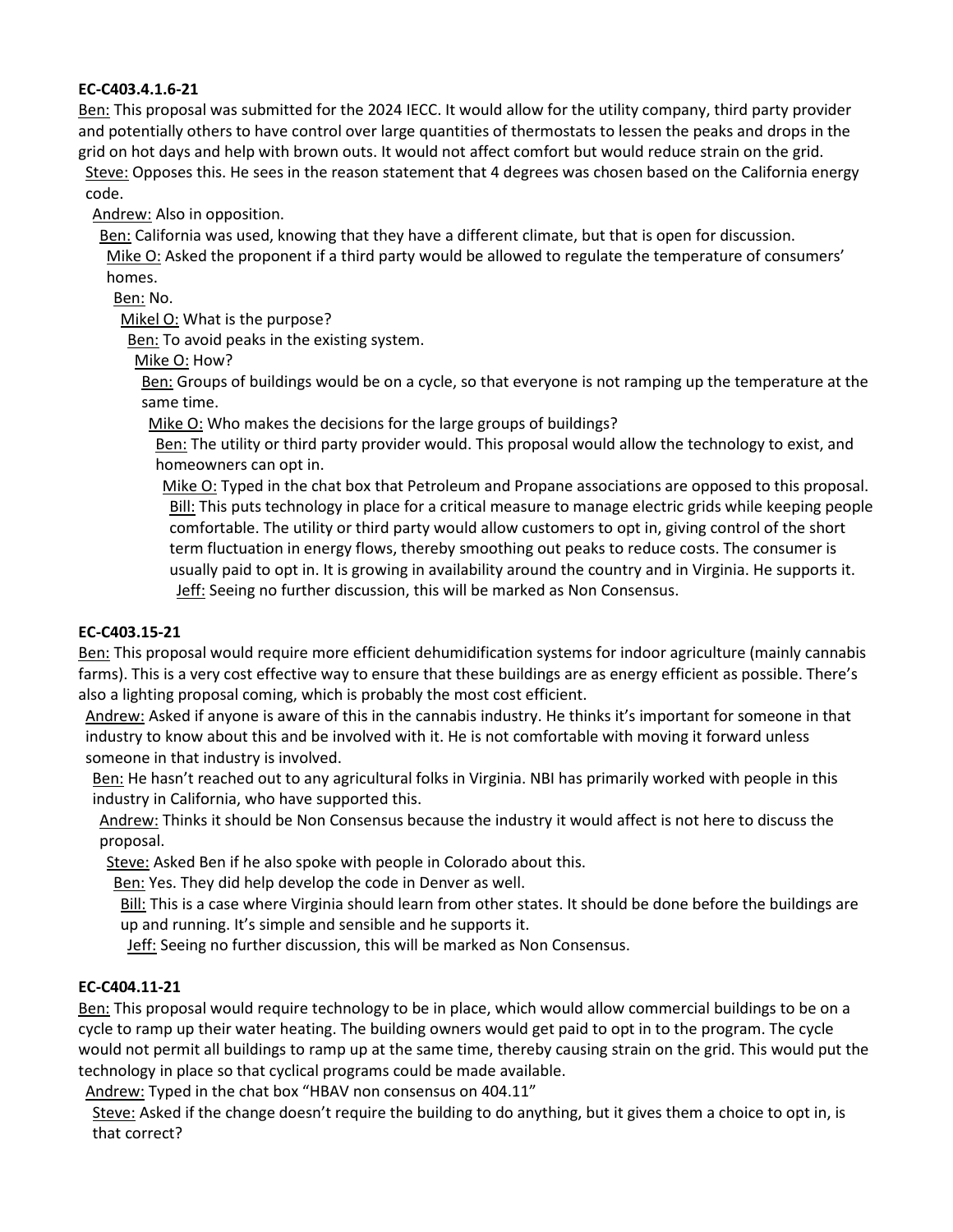Ben: It puts technology in place, but doesn't require the building owner to subscribe. The water heater would have the capacity but it would not be turned on unless owner opts in.

Steve: It looks like the language says that if the water heater has a certain volume, the technology 'shall' be provided. It sounds like a mandate.

Ben: The water heater shall have the technology, but it would not be in use until the owner subscribes to allow the control of the water heater.

Bill: Supports this for same reason as the earlier demand-response program. This is a great place to help the grid. Plus, users are paid to participate.

Steve: It looks like the proposals don't stand alone; if one goes through, they both would.

Ben: They can be independent of each other.

Jeff: Hearing no other discussion, this will be marked as Non Consensus.

## **EC-C405.4-21**

Ben: This is another indoor horticultural proposal, but related to lighting, which again is new to Virginia. Most places have LED now. This would put similar requirements on the marijuana industry in Virginia.

Andrew: Again, similar to the other one, he would want people from the industry to be able to provide input. Bill: Also, like the other one, when the marijuana industry develops, it will explode and put burden on the utilities. At minimum, there should be lighting requirements in place up front. He thinks it's a sensible proposal and he supports it.

Ben: Would be happy to talk with people from the affected industry. He asked if anyone has a connection, to pass it along to him.

**Jeff:** Seeing no more discussion, this will be marked as Non Consensus.

## **EC-C405.13-21**

Ben: He is happy to report that this proposal for a small amount of PV on commercial buildings just passed through the ICC consensus committee process. This will likely be in the 2024 IECC. It requires, with exception, a very small amount of solar panels to be placed on commercial buildings. This was discussed extensively in the Subworkgroup.

Steve: Asked what the Sub-workgroup decided.

Jeff: Non Consensus.

Steve: Was in opposition then, and still is.

Bill: Is in support of this proposal.

**Jeff:** Seeing no further discussion, this will be marked as Non Consensus.

## **EC-C405.16-21**

Ben: This is similar to the first proposal he discussed. Instead of requiring buildings to jump to all electric, this would get things ready for it. The upfront cost of running conduit and putting the electrical capacity in the building is way cheaper than doing it down the road. It would save people a lot of money not having to retrofit. Steve: AOBA and VAMA Opposes

Andrew: In opposition as per comments made in the Sub-workgroup.

Bill: In order to combat climate change, electricity to the maximum extent possible needs to be implemented. Getting ready for it with relatively low costs up front will make the transition better and cheaper. It will benefit everyone. He supports it.

**Jeff:** Seeing no further discussion, this will be marked as Non Consensus.

## **EC-C407.6-21**

Bill: ICC has a zero energy appendix, but to activate it, there needs to be a statement in the main body of the code. This would put a statement in the main body of the code to activate the appendix standard. It simply requires that there be truth in advertising, and formal confirmation of compliance with standards. He's willing to have it Carried Over for continued discussion and bring back to the June meetings.

Ben: NBI was highly involved in developing this proposal. It's a great opportunity for Virginia.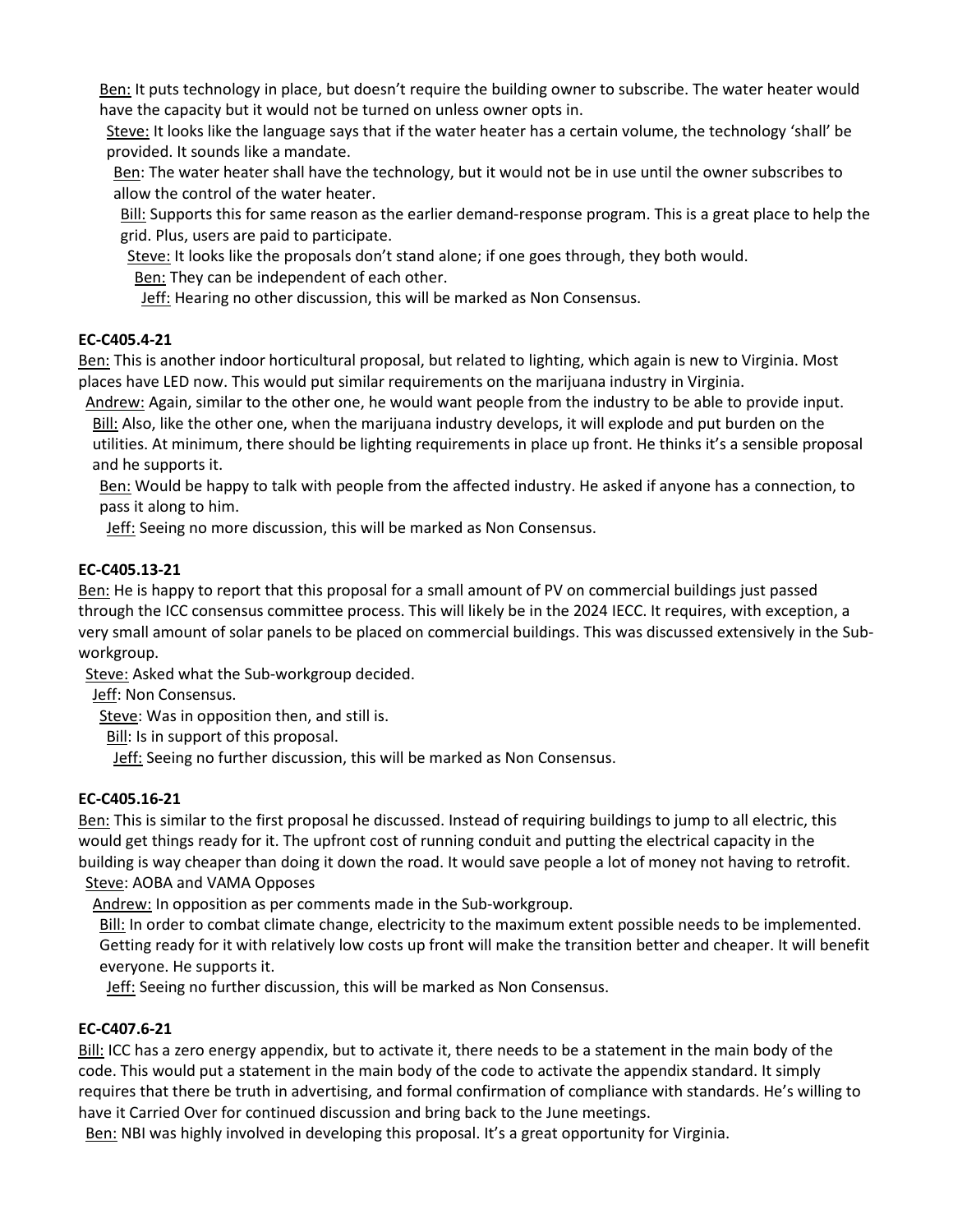Steve: He is still in opposition to this, and is not sure that it belongs in a building code, due to it being about advertisement.

Andrew: Is willing to look at it further with others, as well as other proposals on the docket today.

Eric: Has seen stretch energy and net zero codes adopted across the country. Some are better than others. There was an improvement in the 2021 IECC with more standardized appendices. There would be real value to getting these programs similarly situated. He supports William's effort. It points to a standard that shows the consumer what a net zero energy building is.

Bill: Following the earlier discussions, he posted answers to some of the concerns raised in the public comment section, and he thinks there are solutions to advertising.

Jeff: This will be Carried Over.

# **EC-C1301.1.1-21**

**Jeff:** Matt indicated he would carry this over until the June meeting.

Matt Benka: Confirmed that he wanted to carry this proposal over. This proposal is to revise materials or system requirements in this section, which may be not be needed or seldom used in construction. Some other states don't have this requirement, and Virginia contractors may have lost out on some business because of it. In the last session of the General Assembly, they submitted HB1289 which passed both the house and senate and was signed by the governor. He's not prepared today for a full presentation of this proposal. He and Jack Avis are available to discuss. He gave his direct phone # and website contact information.

Jack Avis: Examples would be a large warehouse heated to 60 degrees in the summer only or a manufacturing facility with a lot of residual heat from machinery, that doesn't run in the winter or a utility that needs to be above freezing to keep sprinkler pipes from freezing. Those are examples of the types of buildings that could be helped by this proposal.

Eric: Spent some time looking at the proposal and they are strongly opposed, as it is drafted now. He is willing to talk about it. It doesn't just exempt these buildings from improvements in the 2021 IECC it completely exempts them from the energy code. The statute that was passed requires BHCD to consider the proposal, but it would still exempt entire classes of buildings. Consider an Amazon warehouse, all of the systems could be exempt from the energy code. Other businesses that have people in them would be heated all the time. It requires very careful consideration to not exempt buildings that could easily comply.

Ben: Wants to echo Eric's comments that it seems like a very broad exemption for a large group of buildings and a more specific attempt would be better.

Jeff: This proposal will be discussed in the next Energy Sub-workgroup, and he encourages others to talk outside of and before that meeting to find common ground.

Matt: They don't want to be overly broad; they would rather be more specific. He would love to work together with others. He asked for participants to please contact him after this meeting.

Bill: Agrees with Eric. He thinks it's practically deficient, and also legally deficient. Square footage isn't the issue; cubic footage is the issue when talking about heating or cooling. Mass exemptions don't make sense. Tailored specific ones are better.

Jeff: This will be marked as Carried Over.

{BREAK: 11:05 – 11:10}

# **REC-R401.2-21 / REC-R401.2.5-21**

Ben: These two proposals are the residential versions of all-electric and electric-ready buildings. The all-electric residential proposal is moving through the ICC process. The electric-ready building provides the same advantages of the all-electric proposal, but spreads the upfront costs out over time.

Jeff: Both of these were Non Consensus in the Sub-workgroup.

Andrew: Opposed, as discussed in the Sub-workgroup meeting.

Mike O: Opposed, as discussed in the Sub-workgroup meeting.

Bill: Supports these proposals, as electrification is essential to meet climate goals and is healthier for people. Jeff: Seeing no further discussion, these two proposals will be marked as Non Consensus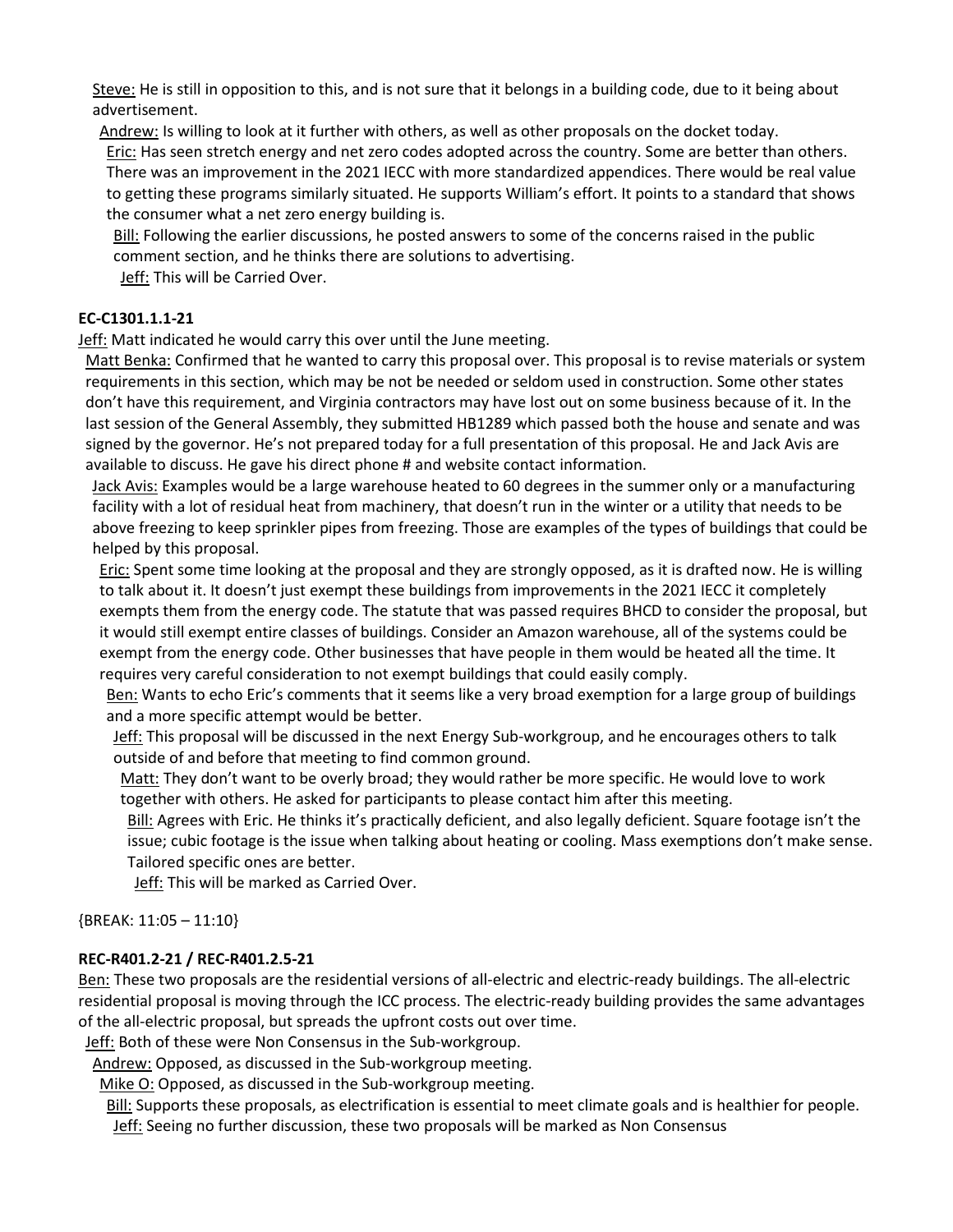# **REC-R402.1.2 (1)-21 / REC-R402.1.2 (2)-21 / REC-R402.2-21 / REC-R402.4-21 / REC-R402.4.1.2-21**

Jeff: The next 5 proposals were heard by the Energy Sub-workgroup and the proponents have expressed that they are interested in carrying them over to the June meeting. He asked proponents if they wanted to discuss them in today's meeting.

Linda: Is fine with carrying these over, as there are productive discussions underway.

Bill: Willing to carry over until the June meeting. He would note that if a revised proposal needs to be submitted by May 1, discussions are urgent. Also, the EV readiness proposal being carried over applies to residential, but he will submit a commercial one also.

Jeff: May  $1<sup>st</sup>$  is the cutoff date to get proposals submitted in cdpVA, and they can't be changed after that date. However, if work continues and there's an amendment after May 1, a Word document with those edits can be submitted to DHCD by at least a week or more before the June meetings, so that it can be included in the meeting for discussion.

Steve: Will be happy to meet with Bill about the EV commercial buildings.

Andrew: Is also willing to work with Bill. For single family homes, builders are offering EV capability and readiness options now.

Bill: Next week looks good to continue the discussions.

Jeff: These 5 proposals will be marked as Carried Over.

## **REC-R403.1.1.1-21**

Ben: This is the residential version of the demand response thermostat proposal. It would put technology in place so homeowners can subscribe to programs down the road which will pay them for participation and minimize stress on the grid.

Jeff: This proposal was Non Consensus in the Sub-workgroup.

Eric: He's familiar with cool keeper and other programs where consumers get a credit on their bill. This proposal doesn't require a big investment, only a thermostat with the capabilities when the home is built. Nobody wants to pay cost of tearing out an old thermostat and putting in a new one. If the homeowner elects to use it or not, it would be good to install the technology initially. This should be carried forward and discussed further.

Andrew: This was Non Consensus in the Sub-workgroup. He would be happy to continue the conversation, but he's opposed as it is now.

Bill: Is in favor of this.

Jeff: Seeing no further discussion, this will be marked as Non Consensus.

## **REC-R403.1.2-21**

Bill: This proposal requires heat pumps to be used in electric buildings. Instead of installing electric resistance heat in new buildings, put in heat pumps. It was noted at the last meeting that 403.1.3 said "as a replacement in an existing unit". It may make sense to carry this over so that can be addressed.

Andrew: Thought that this was carried over in Sub-workgroup, as well as 403.3.3.

Jeff: This will be marked as Carried Over

## **REC-R403.3.3-21**

Eric: Anyone can reach out to him to be involved in the continuing discussions. This proposal adopts the 2021 IECC provisions for duct testing.

Jeff: This will be Carried Over.

## **REC-R403.5.4-21**

Ben: This proposal gives home owners the opportunity to help save money and reduce wear on the grid. It's basically the residential version of the previous commercial building water heater proposal.

Andrew: HBAV is Non Consensus

Bill: Supports this proposal, for the same reasons already given in prior discussions about similar proposals.

Jeff: Seeing no further discussion, this will be marked as Non Consensus.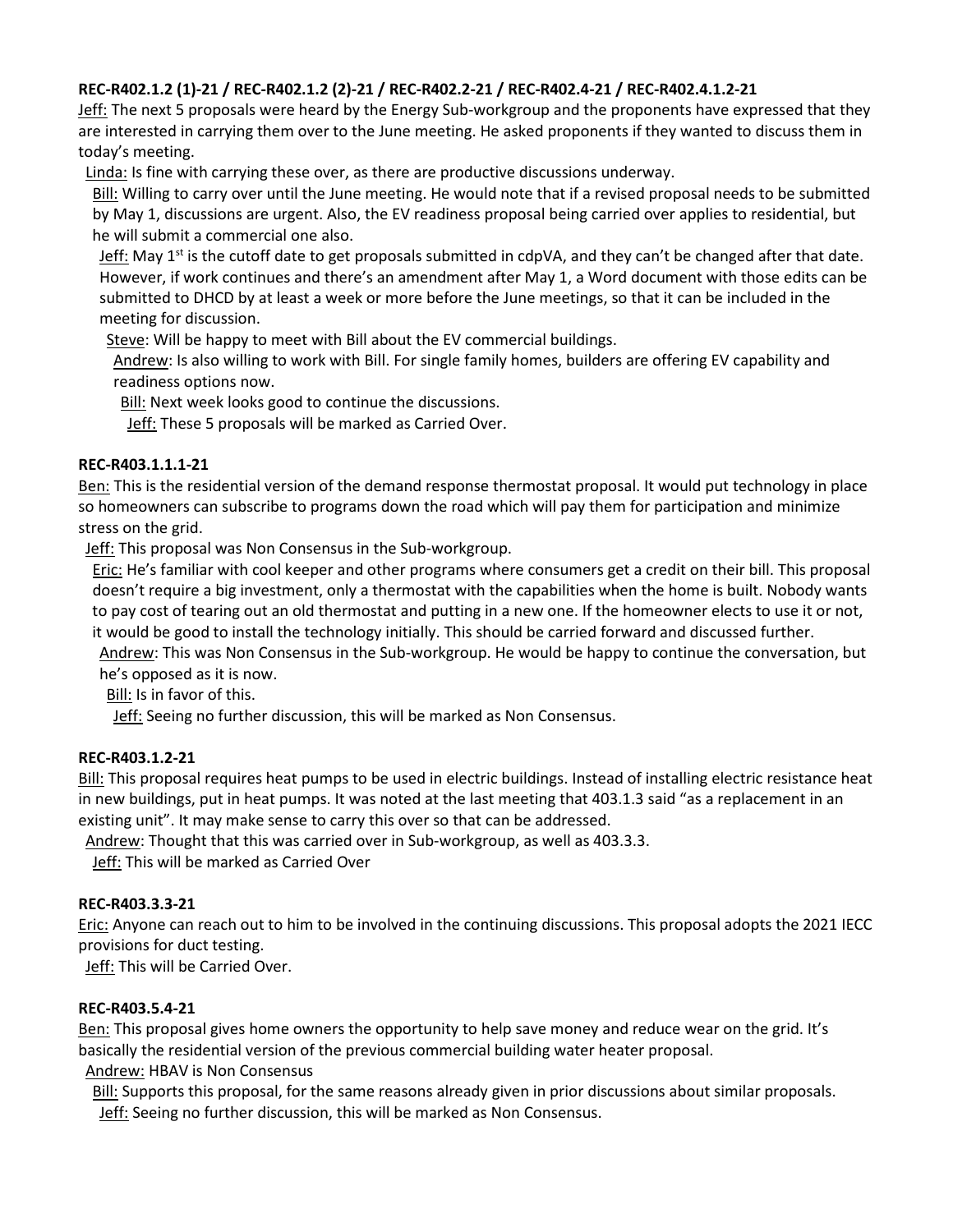## **REC-R404.2-21**

Bill: This proposal is about solar readiness for single family and townhouse residences. It doesn't extend to large multi-family residential occupancies. It provides for readiness by putting in a conduit for solar equipment to be added later. There's a solar-ready provision in the current code, but it's in the appendix, and this would activate it. He's happy to carry it over if needed.

Ben: Is very much in favor of this proposal. They submitted a similar one. He would be happy to work with Bill. Dawn: Supports this. The RVA Green 2050 has been in the works for many years already, and solar ready is prioritized as an important strategy to accomplish the goals.

Jeff: Andrew stepped away, but he indicated his non-support for this proposal and the next one in the chat box: Andrew Clark: I've got to leave for another meeting, but you can put HBAV down as nonconsensus for the remaining two proposals.

Jeff: This proposal will be marked Carried Over.

## **REC-R404.4-21**

Ben: This is his version of the proposal that Bill just discussed (REC-R404.2). He would like to carry it over to work towards consensus.

Bill: Would be happy to work with Ben and Andrew.

Jeff: Would this proposal correlate with R404.2?

Ben: yes

Jeff: Do you both want to carry both of these over?

Bill: Yes

Ben: Yes. They will work together on these last two proposals.

Jeff: This proposal will be marked Carried Over.

## **Next Steps:**

Jeff: Workgroups continue to meet this week and next week. The decisions made in the Workgroups for the proposals discussed will be updated in cdpVA. They are currently working on correcting a glitch in the cdpVA system in order to be able to post the decisions. The final cutoff to submit proposals in this cycle is May 1. The final round of Workgroup meetings will be in June. All proposals considered by the Workgroups will tentatively go to the BHCD in September. He thanked everyone for their participation.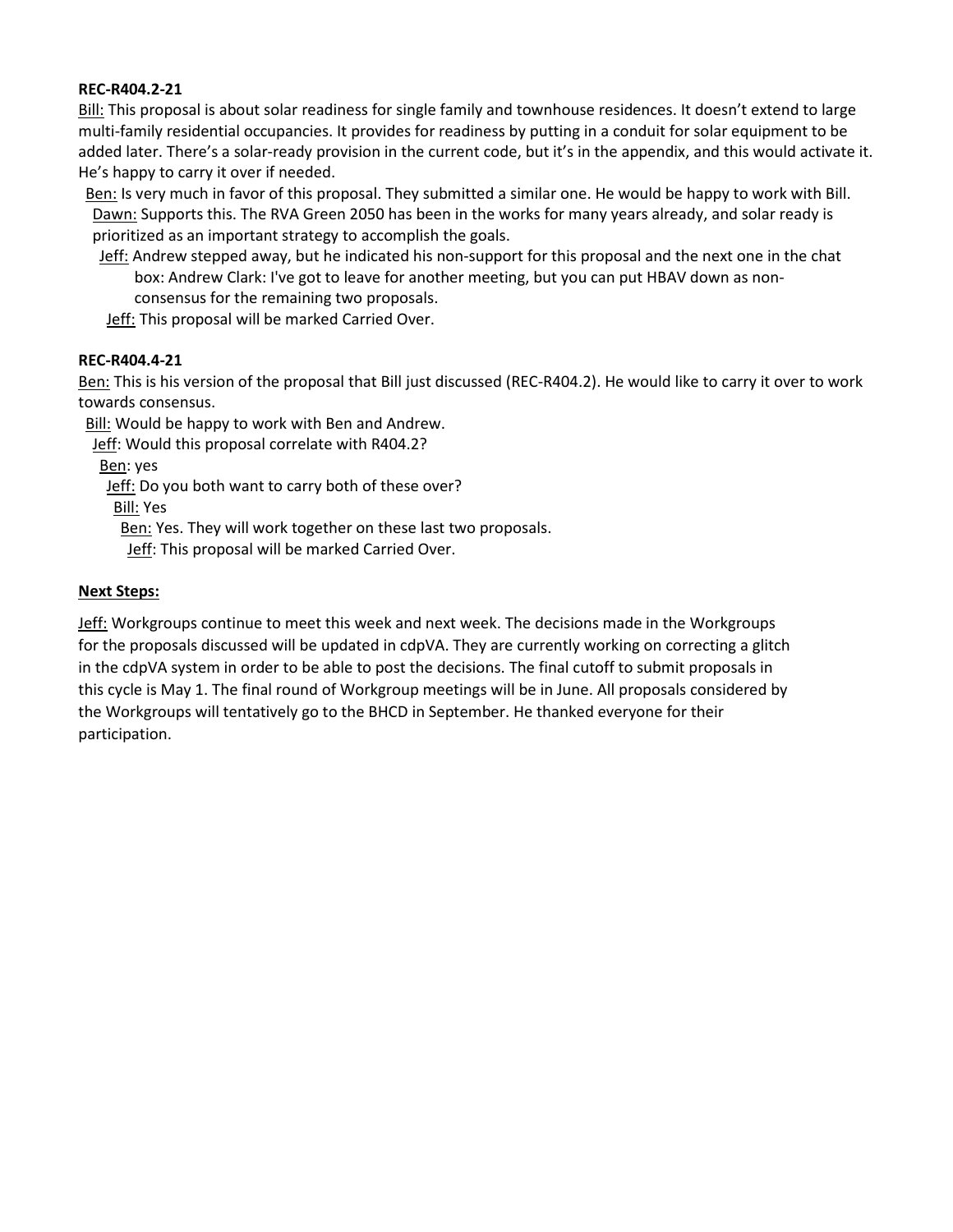## **General Stakeholder Workgroup Meeting**

## **April 15, 2022 9:00 a.m. – 10:38 a.m.**

## **Virtual Meeting**: <https://vadhcd.adobeconnect.com/va2021cdc/>

## **VMC & SFPC Proposals**

#### **ATTENDEES:**

#### **VA Department of Housing and Community Development (DHCD) Staff**:

**Jeff Brown:** *State Building Codes Office Director, State Building Codes Office (SBCO)* **Richard Potts:** *Code Development and Technical Support Administrator, SBCO* **Paul Messplay:** *Code and Regulation Specialist, SBCO* **Florin Moldovan:** *Code and Regulation Specialist, SBCO* **Jeanette Campbell:** *Administrative Assistant, Building and Fire Regulations (BFR)*

#### **Group Participants:**

**Andrew Clark:** *Homebuilders Association of Virginia (HBAV)* **Andrew Milliken:** *Virginia Fire Services Board (VFSB) - Fire Codes and Standards Committee* **Dale Powers:** *Virginia Elevator Safety Association (VAESA)* **David Settle:** *VAESA* **Joshua Davis:** *Virginia State Fire Marshal's Office* **Lee Stoermer:** *Loudoun County Fire Marshal's Office* **Linda Hale:** *Virginia Fire Prevention Association (VFPA)* **Matthew Mertz:** *Fairfax County* **Michael Henley:** *VAESA, Virginia Department of General Services (DGS)* **Michael Redifer:** *VAESA* **Paula Johnson:** *VAESA* **Ron Clements:** *Chesterfield Building Official, representing himself* **Sarah Thomas:** *Virginia Association for Commercial Real Estate* **Steve Shapiro:** *Apartment and Office Building Association (AOBA), Virginia Apartment Management Association (VAMA)*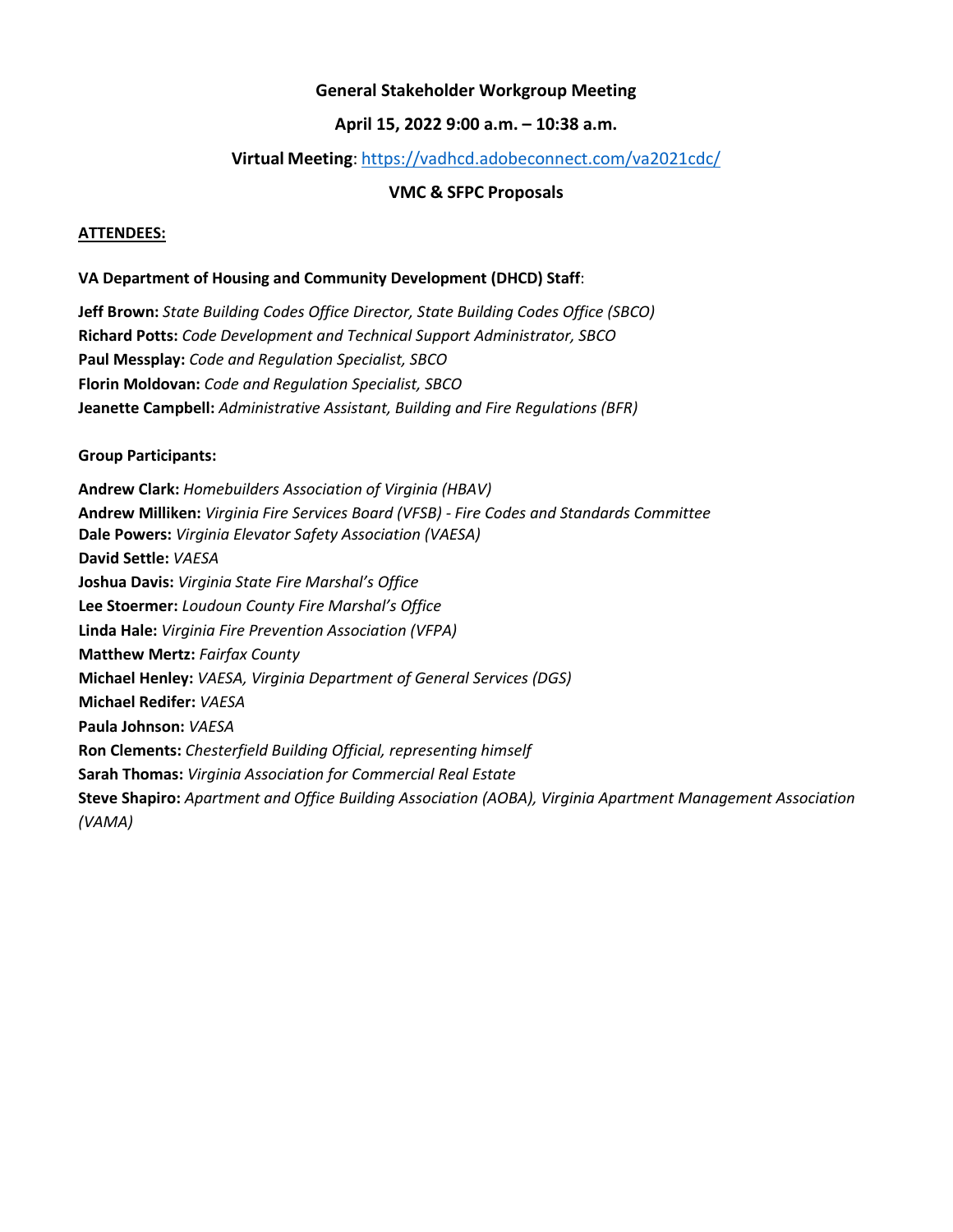## **Welcome:**

Paul Messplay: Gave an Adobe Connect tutorial of the features available.

Jeff Brown: Briefly reviewed the 2021 Code Development Cycle workflow. He shared the presentation on screen and in the file pod available to download. Highlights included:

- DHCD staff were identified by name
- tentative dates in the 2021 Code Development Cycle
- final phase change no new proposals accepted after May  $1<sup>st</sup>$  deadline
- cdpVA and DHCD web sites
- base documents
- meeting types and topics

Participants introduced themselves, and who they represent.

Jeff: Noted that the meeting agendas are prepared and sent out well in advance of the meetings. He encouraged group members to review proposals and contact proponents if needed before the General Workgroup meetings, so that potential issues could be discussed and consensus reached when practicable. He asked participants to stay muted when not speaking, to let the group know if they are speaking for themselves or for the group they represent, and to be clear on voting in favor of or in opposition to the proposals.

# **Proposals:**

# **FP103.1-21 – SFPC SWG Proposal**

Jeff: This proposal is from the SFPC Sub-Workgroup, where all the items on the spreadsheet were discussed at length and the proposal as a whole was voted as Consensus for Approval.

Steve Shapiro: Supports the proposal.

Andrew Milliken: Supports the proposal.

Jeff: With no additional discussion or comments heard, this was marked as Consensus for Approval.

# **FP107.11-21**

Jeff: This proposal from Joshua Davis was submitted after the last SFPC Sub-Workgroup meeting, so it was not discussed in that group.

Joshua Davis: He will bring the proposal to the next SFPC Sub-Workgroup meeting for comments, but he would be happy to answer any questions today in this meeting. This proposal is about fees levied by the State Fire Marshal's Office for recovery of costs. The State Fire Marshal's Office is funded 60% through the general fund and 40% through revenue recovery for permit and inspection services. The current 2018 fee schedule still reflects the fees set in 2003. The purpose of the proposal is to update the fees according to the increase in costs since 2003. Permits required for food trucks were set in the 2018 code, but there were no associated fees set for the Fire Marshal to recover costs. This proposal sets the fee for that type of permit. Further in the document, there are also new fees listed, which were never levied in the past. These fees are set in the fire code for the whole state. Many localities were appraised to see what a good average price would be for the whole state. Steve: Asked Joshua if he could clarify when the State Fire Marshal would be involved vs. the local Fire Marshal, and when these type of fees would be collected for the state.

Joshua: The State Fire Marshal is the fire code official for any locality that hasn't adopted the fire code and appointed an official to enforce the code. Currently, the State Fire Marshal is in charge of 62 of 95 districts in Virginia. The State Fire Marshal is also the fire code official for all state facilities, such as state universities, correctional facilities, Capitol buildings, etc. Fees for mobile food trucks are charged and collected by either the State or local Fire Marshal, based on the locality where they are registered. Any food truck coming into Virginia from another state would need to get a permit from the State Fire Marshal.

Steve: Asked Joshua to clarify if item #7 about fireworks was under the purview of the State Fire Marshal. Joshua: Only if the locality is not involved. If the locality is already involved, the State Fire Marshal would not charge a separate fee.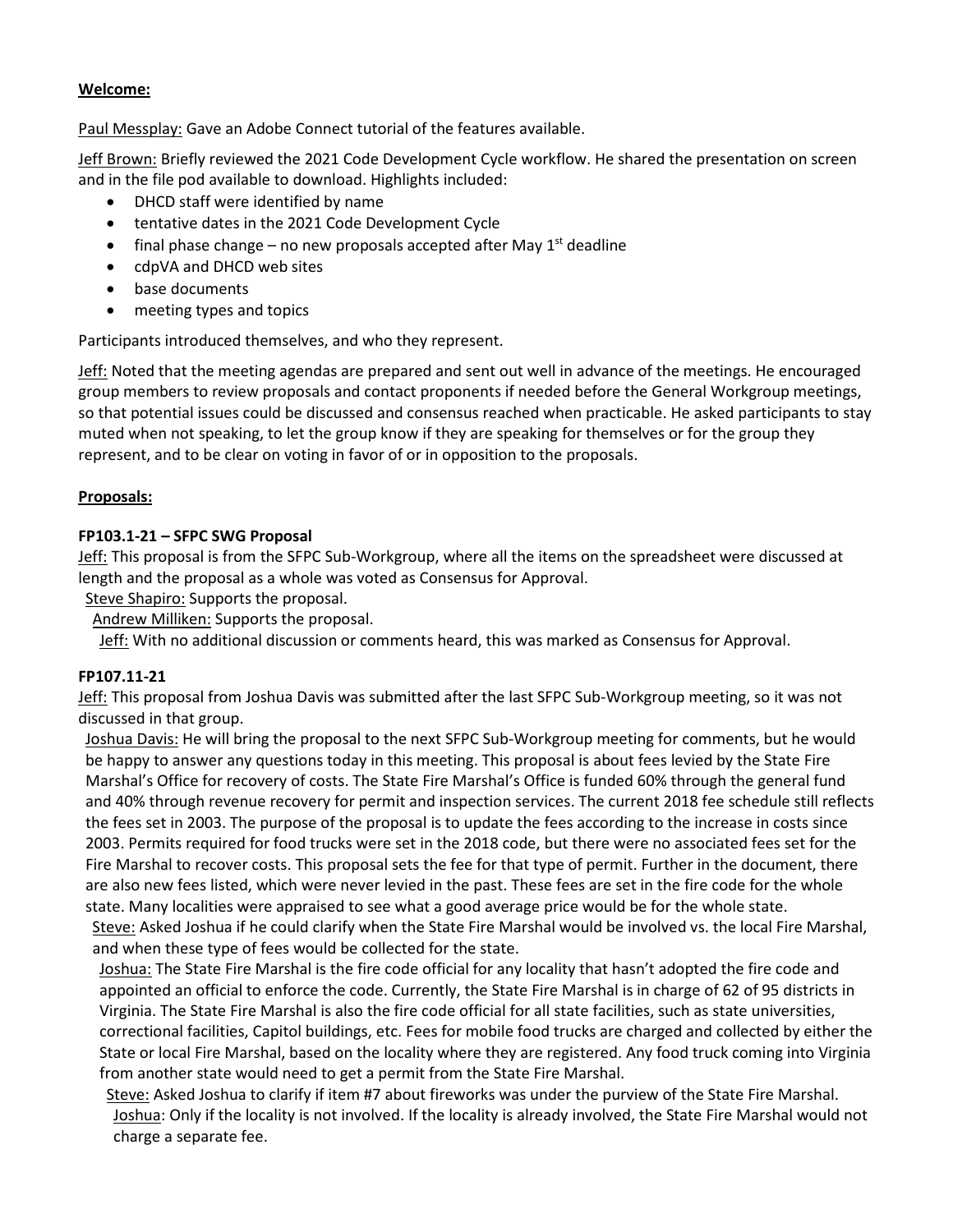Jeff: Asked if there were any other comments or questions. As none were given, this proposal was marked as Carried Over to be presented at the SFPC Sub-workgroup before coming back to the general Workgroup in June. Anyone is invited to attend the Sub-workgroup, but only group members will vote on proposals.

## **FP107.12-21**

Jeff: This is a DHCD staff proposal. It is a companion proposal to one made in the USBC. There was a change in oversight of Family Day Homes put into effect on July 1, 2021. Previously, oversight and licensing was done by the Department of Social Services. Family Day Homes are now licensed by the Department Of Education. There was no change to the fee structure in this proposal. Hearing no further discussion, this was marked Consensus for Approval.

## **PM505.3-21**

Ron Clements: This proposal is to being made to clean up the wording in the provisions. It may have been cut and pasted from the construction or plumbing code provisions, so he's making the language clearer that it's part of the maintenance code.

Jeff: Asked for comments or questions, and hearing none, this was marked as Consensus for Approval.

## **PM606.1-21**

Jeff: This proposal is from Michael Redifer, on behalf of VAESA. Earlier in the day, Jeff spoke with Michael, who agreed to some edits which the DHCD staff suggested. The revised language was shown on the screen. There was a reference to an appendix with specific periodic testing required, and at some point, the reference was removed from the code. Because of this, it wasn't clear when these periodic tests were to be performed. The document shared on the Adobe Connect screen showed changes to the 2021 International Property Maintenance Code. Since there is an existing Virginia amendment to this section, the proposal would have to modify the Virginia Maintenance Code. If the stakeholders agree with the changes shown, the proposal will be edited in cdpVA to show the changes to the appropriate code book – 2018 Virginia Maintenance Code.

Michael Redifer: This doesn't really change anything that's being done, it just provides the authority to do so. The referenced appendix wasn't in the Virginia Property Maintenance Code. The reference to section 8.11 of ASME was put into the Virginia amendment to make sure that the proper people were conducting the tests. Steve: Supports this proposal.

Jeff: With no other discussion offered, this was marked as Consensus for Approval as Modified.

## **PM703.2-21**

Ron: In this proposal, the provisions that were eliminated are already not valid based on the hierarchy in the code. In section 703.3, the wording was updated using maintenance language, and the sentence about openings belongs in the Existing Building Code, not in the Maintenance Code. Vertical shafts are a retrofit provision from chapter 11 of the International Fire Code. The fusible link retrofit provision in 703.8 is a construction provision, not maintenance. These were all administrative edits to clean up the code.

Jeff: Hearing no further comments or questions, this was marked Consensus for Approval.

{BREAK 10:05 – 10:10}

## **PM704.1.1-21**

Ron: This proposal is for administrative edits to clean up the code. In section 704.1.1, alterations or repairs belongs in the existing building code, so it was deleted. Section 704.1.3 does talk about maintenance, so it was moved to section 704.1.1. In section 704.1.2, design option belongs in the construction code, so it was deleted. Jeff: Hearing no further discussion, this was marked as Consensus for Approval.

## **PM704.2-21**

Ron: This proposal removes specific standards and a table laid out in the maintenance code, and simply points the user to perform maintenance according to the standards already laid out in the SFPC. Jeff: Hearing no further discussion, this was marked as Consensus for Approval.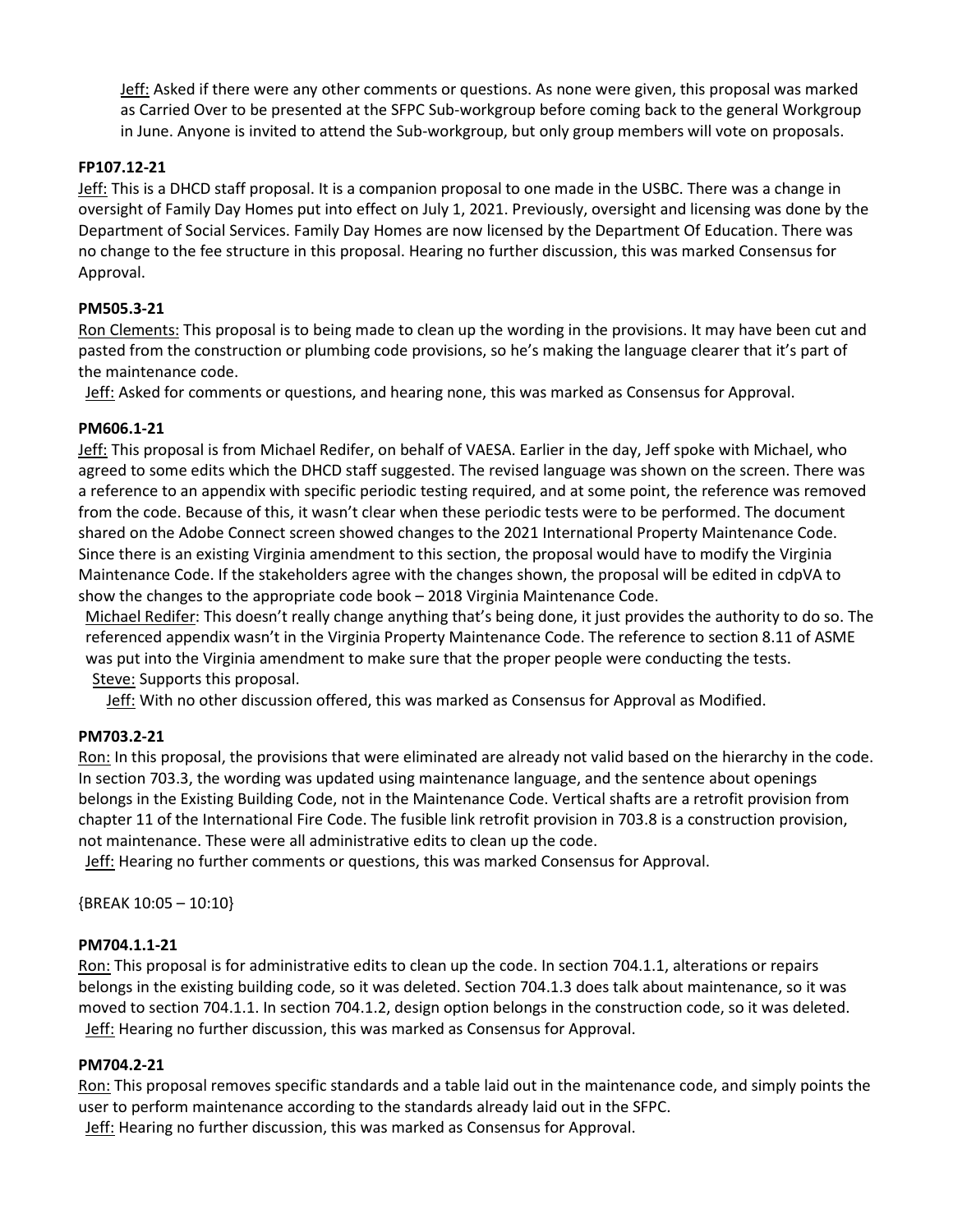## **PM704.3-21**

Ron: If a fire protection system is out of service, after the maintenance inspector reports it to the fire official, their job is done and any further responsibility belongs to fire official, as defined in the SFPC. For this reason, section 704.3 was cleaned up and section 704.3.1 was deleted.

Steve: It seems like something is missing in the first line and it doesn't read properly.

Joshua: He would recommend, "Where a required fire protection system is found or discovered to be out of service, it shall be maintained."

Ron: Agrees. He is open to changing the wording.

Steve: How about "When found to be out of service, it shall be maintained in accordance with the SFPC." Is that what you are trying to capture here?

Ron: Not quite. They want to maintain the system not only when it's out of service.

Andrew M: How about replacing "done" to read "placed out of service or taken out of service"?

Ron: Agrees to taken out of service. He typed in the chat box

*"Where a required fire protection system is taken out of service, it shall be taken out of service in accordance with the SFPC...."*

Lee Stoermer: Asked if it's about a system that is either found to be out of service, or is purposely taken out of service, and for what reason? He typed this in the chat box:

*"Where a required fire protection system is taken out of service for service or* 

*maintenance, it shall be taken out of service in accordance with the SFPC...."*

Andrew M: It doesn't matter why it's out of service. The owner could have turned it off because there was a leak. The violation would be that a system was somehow taken out of service in a way that's not in accordance with the SFPC. Ron's version is more apt to cover all scenarios.

Jeff: Hearing no further discussion, this was marked as Consensus for Approval as Modified as per Ron's new wording.

## **PM704.4-21**

Ron: The maintenance and building codes address the building. Addressing a hole in the wall is different than citing the person who made the hole. In this case, tampering with or removing something that was put in place by the fire official doesn't belong in the maintenance code.

Jeff: Hearing no further discussion, this proposal was marked as Consensus for Approval.

## **PM704.5-21**

Ron: If a maintenance inspector sees a bush in front of a fire connection, it should be reported, but gates and fences are the responsibility of the fire inspector. These sentences were deleted for that reason. Additionally, the word "provided" was removed, and the word "maintained" was left as appropriate to this code. Jeff: Hearing no further discussion, this proposal was marked as Consensus for Approval.

## **PM705.1-21**

Ron: The proposal is to delete 705.1 about retrofitting carbon monoxide alarms per Chapter 11 of the IFC. This doesn't belong in the maintenance code. The proposal was going to delete the reference to NFPA 720, however it will be part of the ICC code change for 2024 throughout all codes, so it can stay until next cycle to be coordinated with the changes to other references of NFPA 720. The proposed modification to the original proposal was shared on the screen.

Jeff: Hearing no further discussion, this proposal was marked as Consensus for Approval as Modified.

## **Next Steps:**

Jeff: Thanked everyone for their participation and let them know that residential and trade Workgroup meetings will be held next week, and are the only two remaining for April. The next cycle of Workgroup meetings will be held June 7-15. He reminded everyone to submit any new proposals to cdpVA by May 1. DHCD staff will update all proposals in cdpVA with decisions made in the Workgroups as soon as a system glitch is fixed.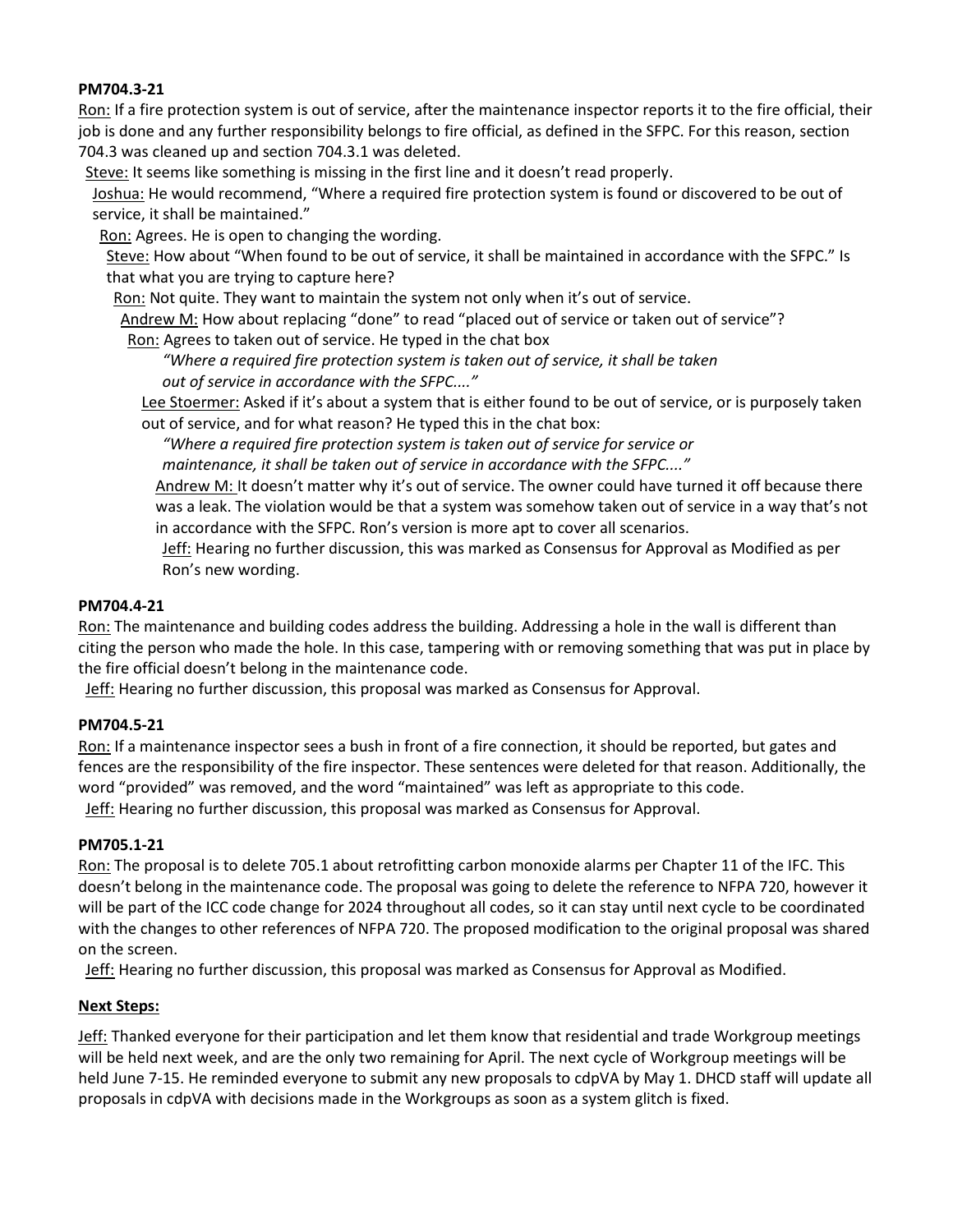## **General Stakeholder Workgroup Meeting**

## **April 19, 2022 9:00 a.m. – 10:02 a.m.**

## **Virtual Meeting**:<https://vadhcd.adobeconnect.com/va2021cdc/>

## **VRC Proposals**

#### **ATTENDEES:**

#### **VA Department of Housing and Community Development (DHCD) Staff**:

**Cindy Davis:** *Deputy Director, Building and Fire Regulations (BFR)* **Jeanette Campbell:** *Administrative Assistant, BFR* **Jeff Brown:** *State Building Codes Office Director, State Building Codes Office (SBCO)* **Richard Potts:** *Code Development and Technical Support Administrator, SBCO* **Paul Messplay:** *Code and Regulation Specialist, SBCO* **Florin Moldovan:** *Code and Regulation Specialist, SBCO*

#### **Group Participants:**

**Aaron Sutch:** *Solar United Neighbors* **Al Larsen:** *Ipsun Solar* **Andrew Clark:** *Home Builders Association of Virginia* **Andrew Milliken:** *Stafford County Fire and Rescue, Fire Services Board Codes and Standards Committee, Representing himself* **Daniel Willham:** *Fairfax County* **KC Bliele:** *Viridiant* **Nolie Diakoulas:** *Convert Solar* **Ron Clements:** *Chesterfield County*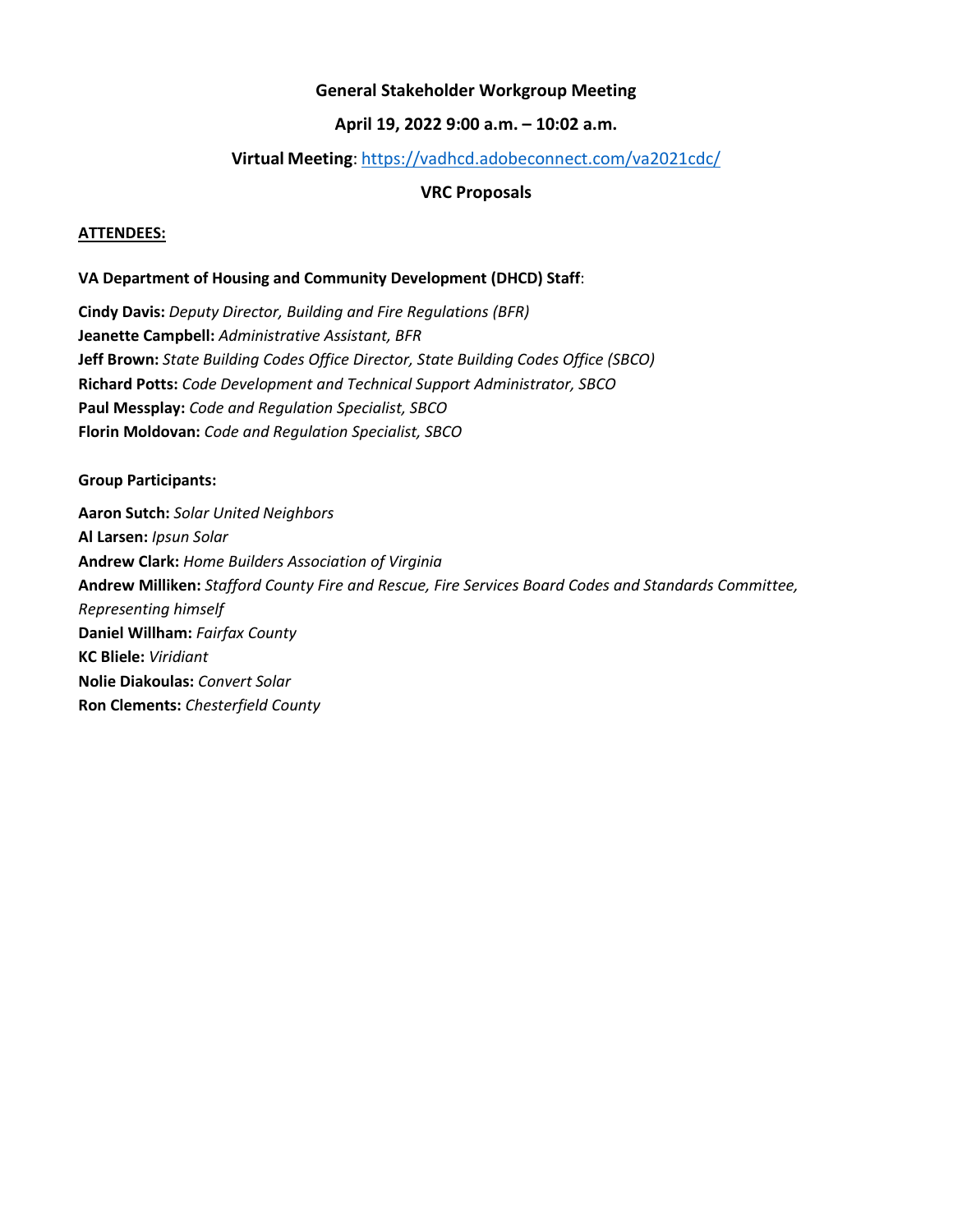# **Welcome:**

Jeff Brown: Welcomed the participants. He noted that the meeting is being recorded and there will be breaks every hour.

Paul Messplay: Gave an overview of the Adobe Connect meeting room features.

Jeff: Reviewed the 2021 Code Development Cycle presentation with the following highlights:

- DHCD staff were identified by name
- Important dates in the cycle were reviewed
- cdpVA and DHCD website contents
- Study Groups, Sub-workgroups and Workgroups
- Base documents, proposals and regulations

Al Larsen: Asked which version of codes will be in effect as of July 1 2022.

Jeff: The 2018 codes are in effect currently, as of July 1, 2021. The 2021 codes will potentially go into effect in 2023, sometime in the second half of the year. The 2018 codes will remain in effect until that time.

Workgroup participants introduced themselves and who they represent.

# **Proposals:**

Jeff: The two proposals on the agenda are for the same code section. If there is no opposition, the group will discuss both of them together. Group members voted to discuss both proposals together.

## **RB324-21**

Al Larsen: Thanked the DHCD staff for their assistance. At the last meeting, this proposal was presented and some of the fire protection folks were concerned about making the changes as proposed, due to safety issues. Since then, there was discussion between solar representatives and fire protection representatives. They came up with language that adequately protects safety and eliminates impediments to solar installation. The proposal discussed at the previous meeting was modified to revert back to the 2018 language on 6.1 pathways. The 6.2 setback at the ridge provision says not less than an 18" clear setback is required on both sides of a horizontal ridge.

Jeff: Is there an additional amendment from what is presented on the screen now (and in cdpVA)?

Al: Yes, he did supply that to the DHCD staff. Again, the 6.1 reverts to the 2018 language and 6.2 was modified as described.

Nolie Diakoulas: Sent the latest revision to Jeff, which was agreed upon. It takes out the complications of having to figure out percentages. The new language clearly states 18" path on each side, which gives 36" for safety purposes.

Al: They aren't proposing eliminating the 6.1 pathways, they are proposing reverting back to the 2018 language.

Jeff: It sounds like there will be no change to the 2018 IRC, and without change, the 2021 IRC will be incorporated into the 2021 USBC. There would need to be an amendment to the 2021 IRC to revert back to the language of the 2018 IRC.

Al: Yes, correct.

Nolie: The agreed upon edits to 6.2 and 6.2.1 were shown on the screen.

Jeff: They would need to take the 2021 IRC language and revert back to the 2018 IRC language.

Al: Yes, again, the 6.1 pathways provision would revert to the 2018 Language.

Andrew Clark: Requested the DHCD staff to send the document shown on the screen to the group. Is this only for homes that plan to have rooftop solar?

Al: Yes, that's correct.

Jeff: Let the group know that the document is available for download in the files pod.

Andrew Milliken: The FSB met and discussed the proposal. The original opposition was to the changes to pathways. There's no opposition to the ridge setback provision.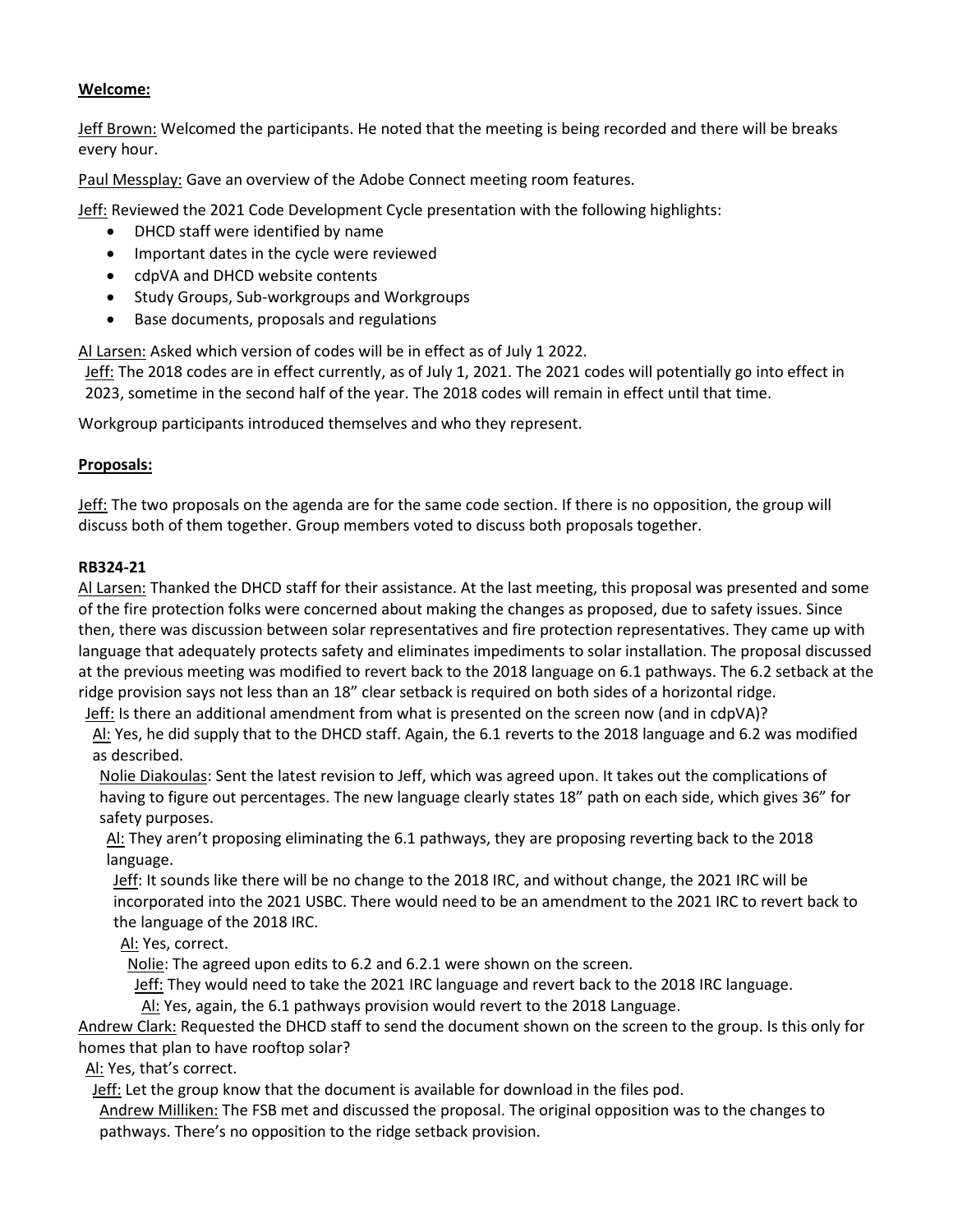Jeff: Asked Andrew M to clarify that section 324.6.1 reverting back to 2018 IRC language is acceptable.

Andrew M: Has no problem reverting to the 2018 language for pathways.

Al: Appreciates the extra time that was allowed to work through the issues between solar and fire. They reached a compromise that works for everyone.

Jeff: It sounds like there is no opposition to reverting 6.1 to the 2018 IRC language, and changing 6.2 as noted. Dan Willham: Is the language about adjacent plane somewhere in this section?

Nolie: Yes, in the 2018 code.

Jeff: If the language on the screen is acceptable, DHCD staff can make the change in cdpVA.

*Note: At this point, Jeff directed the group conversation to proposal RB324.6.1-21<i>. At the conclusion of that discussion, the group returned to* **RB324-21** *to continue the dialogue and vote.*

## **RB324.6.1-21**

Jeff: This proposal was submitted by Jason Laws, who was not on the call. Jeff asked if anyone was able to present the proposal on behalf of Jason.

Dan: Can't speak for Jason, but this is identical to what was presented a few weeks ago at the ICC hearings in Rochester. There was a lot of opposition to it, even from folks in the solar industries. There was a representative from UL who was going to reach out to Jason to discuss it further. He thinks it might be a good idea to carry this proposal over.

Nolie: This is his first time seeing the proposal. It seems almost the same as what they are proposing; a 36" pathway on all mounting plains. He doesn't see any difference.

**Jeff:** Asked the group if there was any opposition or support for this proposal.

Nolie: Since he has had a chance to read this, he opposes it. It makes things more complicated than the original language in 6.1.

Al: Also likes having no revision to section 6.1. He agrees with Nolie that it complicates matters. In addition, their proposal was agreed upon with solar and fire folks, and since the proponent is not present to discuss this proposal, it doesn't add value. He can't support this now.

Aaron Sutch: Also agrees with Al & Nolie. Solar and fire representatives agreed on the prior proposal with no changes. He opposes this proposal.

Jeff: Hearing no further discussion, this will be marked as Consensus for Disapproval

## **RB324-21** (Continued)

Jeff: DHCD staff confirmed that there were no changes to section R324.6.1 between the 2018 and 2021 editions. Therefore, there would be no changes necessary to that section in this proposal. The only changes would be to section 6.2 to say that there will be not less than an 18 inch clear setback required for both sides of a horizontal ridge. All other language would be stricken from section 6.2.

Al: Confirmed that was accurate.

Jeff: Asked if there was any opposition or support for this proposal. A vote on this proposal resulted in Andrew M., Aaron and Nolie stating support for the proposal.

Dan: Asked if solar panels completely cover a roof, would this reduce or extend ridge pathways?

Nolie: Neither. It sets the access at 36" and doesn't get into % of coverage.

Dan: According to the last sentence that's stricken in this proposal, if a roof has more than 33% coverage, there would be a 72" path required.

Nolie: That is correct. The agreement with fire personnel is that 3 feet is fair enough workable space.

Dan: Asked Andrew Milliken if the path is for walking or venting.

Andrw M: A combination of both. The pathway to the ridge is important. This would ensure that there's a 36" path from the bottom edge of the roof to the ridge and across. It's a good compromise to look at ridge setbacks instead of only pathways to the ridge.

Dan: Is there any problem with 18" access?

Andrew M: The ridge usually has a vent, and 18" gives fire personnel enough access to work there. They would like more, but the 18" is adequate and acceptable.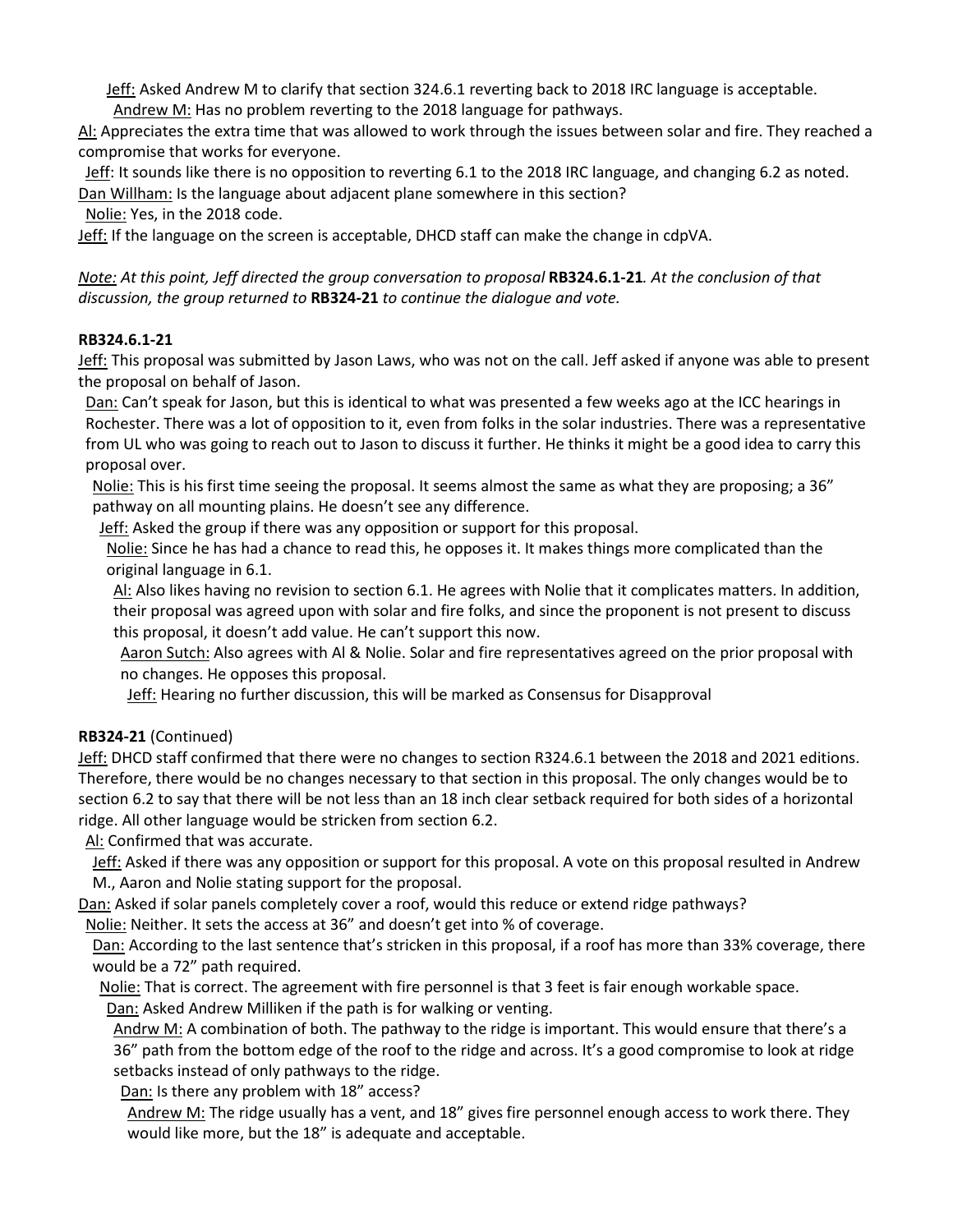Dan: Are solar panels typically on both sides of the ridge?

Nolie: Yes, especially on East / West facing roofs.

Jeff: It seems that there is support for this proposal with no opposition. The other proposal seemed to have some opposition. Hearing no further discussion, group members indicated approval with thumbs up. This proposal will be marked as Consensus for Approval as Modified, as shown on the screen. DHCD staff will make the corrections in cdpVA.

#### **Next Steps:**

Jeff: Thanked everyone for their participation and for the work done outside of the Workgroup meeting space to reach a compromise on the proposal. May 1 is the deadline to submit proposals in cdpVA for the last round of Workgroup meetings in June.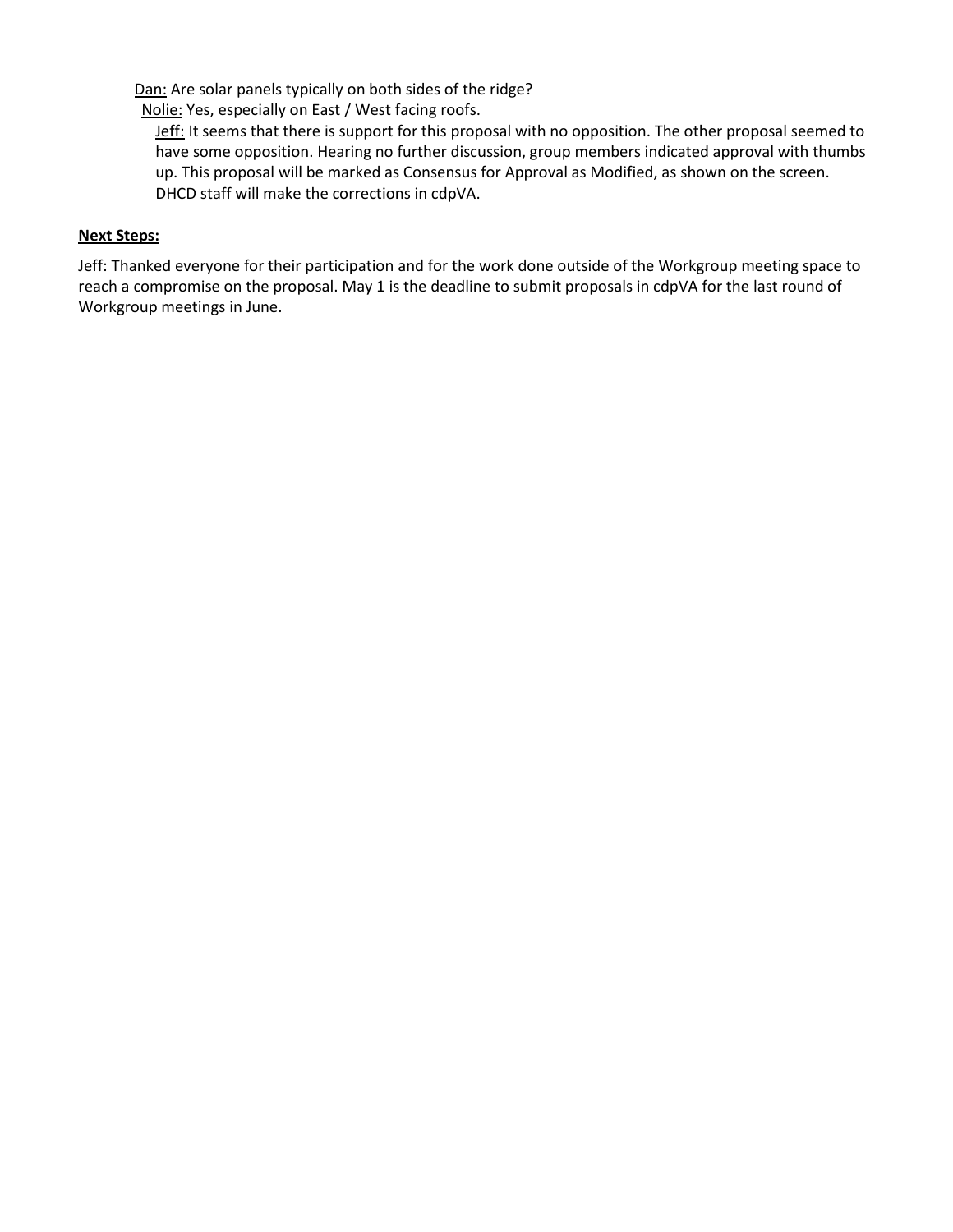# **General Stakeholder Workgroup Meeting**

# **April 20, 2022 9:00 a.m. – 9:11 a.m.**

## **Virtual Meeting**: <https://vadhcd.adobeconnect.com/va2021cdc/>

# **Trades Proposals**

#### **ATTENDEES:**

#### **VA Department of Housing and Community Development (DHCD) Staff**:

**Jeff Brown:** *State Building Codes Director, State Building Codes Office (SBCO)* **Richard Potts:** *Code Development and Technical Support Administrator, SBCO* **Paul Messplay:** *Code and Regulation Specialist, SBCO* **Florin Moldovan:** *Code and Regulation Specialist, SBCO* **Jeanette Campbell:** *Administrative Assistant, Building and Fire Regulations (BFR)*

#### **Group Participants:**

**Andrew Grigsby:** *Viridiant* **Brent Werlein:** *Virginia Beach Public Utilities, representing Hampton Roads Planning District Commission Fats, Oil and Grease (FOG) Subcommittee* **Richard Grace:** *Culpeper County Building Department, representing Virginia Plumbing & Mechanical Inspectors Association (VPMIA)*